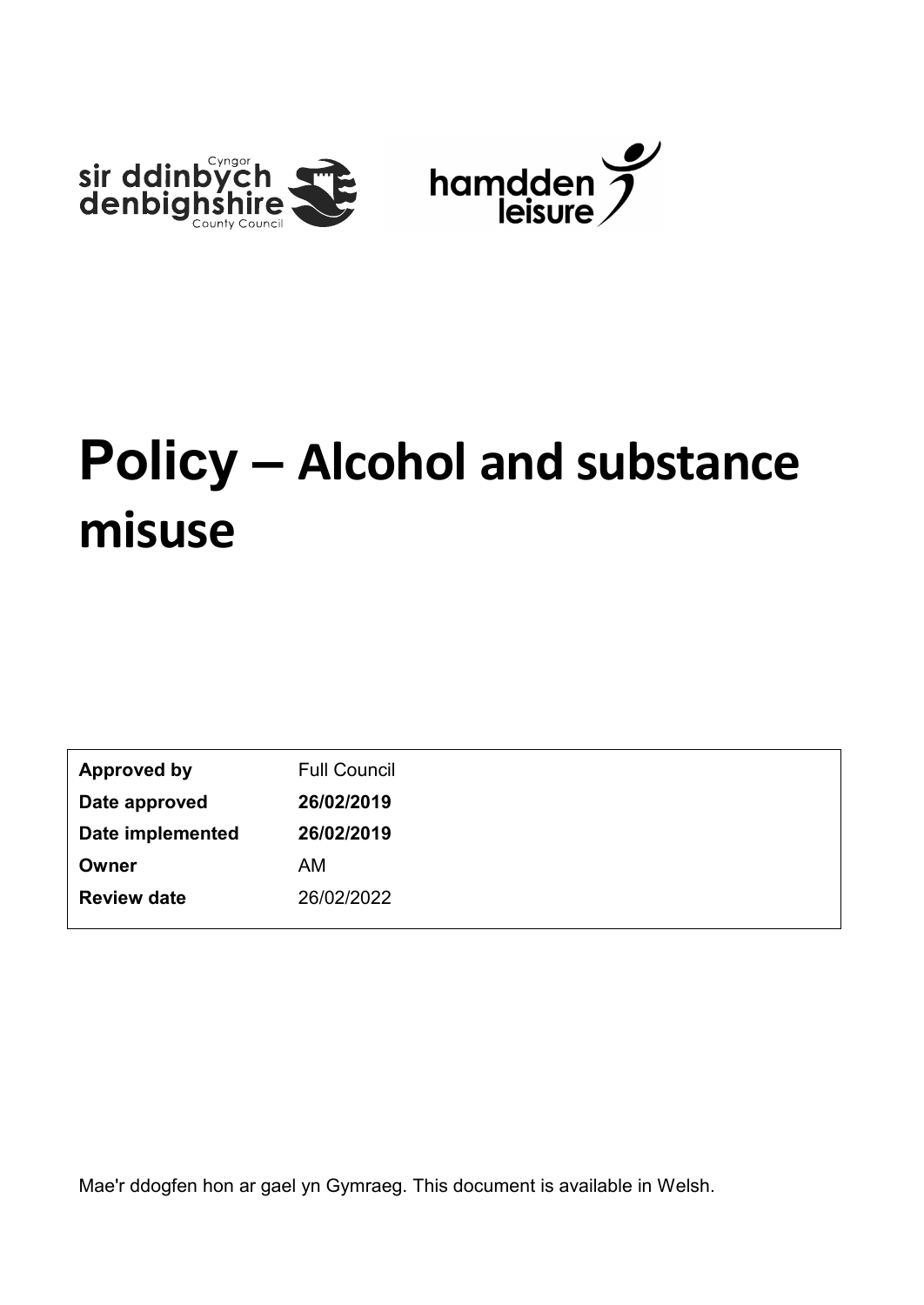# <span id="page-1-0"></span>**Version control**

This document is subject to regular review due to legislative and policy changes. The latest versions of all our publications can be found on our website. Before contacting us about the content of this document, we recommend that you refer to the most recent version on the website and any relevant guidance.

| Version          | Date approved | Approved by       | Notes / changes                                  |
|------------------|---------------|-------------------|--------------------------------------------------|
| v1.0             | 10.04.10      | Full council      | New policy                                       |
| V <sub>2.0</sub> | 02.03.15      | Catrin<br>Roberts | Minor amendments                                 |
| v3.0             | 26.02.19      | Cabinet           | Includes information with regards to legal highs |
| v3.1             | 22.10.21      | David<br>Kennedy  | Reformatting                                     |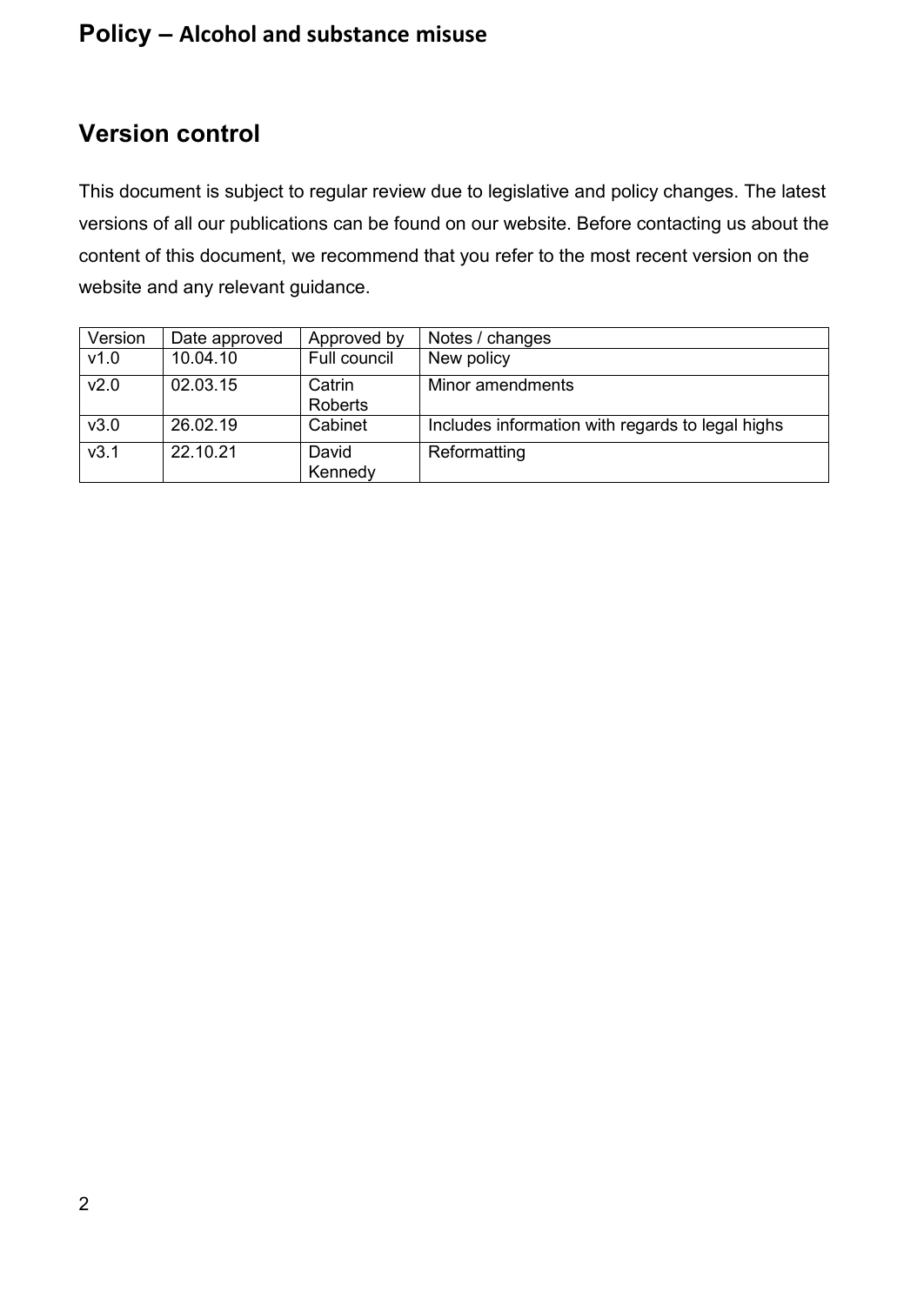# <span id="page-2-0"></span>**Contents**

| Version control                                                                                                                                                                                                                            | 2                    |
|--------------------------------------------------------------------------------------------------------------------------------------------------------------------------------------------------------------------------------------------|----------------------|
| Contents                                                                                                                                                                                                                                   | 3                    |
| <b>Policy Statement</b>                                                                                                                                                                                                                    | 4                    |
| Roles and Responsibilities                                                                                                                                                                                                                 | 4                    |
| Introduction                                                                                                                                                                                                                               | $\,6$                |
| Aims                                                                                                                                                                                                                                       | $\overline{7}$       |
| <b>Application/Scope of Process</b>                                                                                                                                                                                                        | 8                    |
| <b>Engagement /Participation/Consultation</b>                                                                                                                                                                                              | 8                    |
| Legal & Other References                                                                                                                                                                                                                   | $\bf 8$              |
| <b>Policy Details</b>                                                                                                                                                                                                                      | 9                    |
| <b>Social Events/Office Parties</b>                                                                                                                                                                                                        | 9                    |
| <b>Prescribed Medication</b>                                                                                                                                                                                                               | 9                    |
| Legal Highs (Psychoactive Substances)                                                                                                                                                                                                      | 10                   |
| <b>Capability and Conduct</b>                                                                                                                                                                                                              | 10                   |
| Capability                                                                                                                                                                                                                                 | 10                   |
| Conduct                                                                                                                                                                                                                                    | 12                   |
| Alcohol or drug misuse outside work                                                                                                                                                                                                        | 13                   |
| When is it an Issue of Gross Misconduct?                                                                                                                                                                                                   | 14                   |
| Under the influence<br>Possessing/Supplying/Offering to Supply Controlled Drugs<br>Failure to Improve Performance/Conduct/Attendance<br>Conduct or Actions Outside the workplace Bringing Disrepute or a Breach in Trust and<br>Confidence | 14<br>14<br>15<br>15 |
| <b>Employee Support</b>                                                                                                                                                                                                                    | 15                   |
| <b>Monitoring and Review</b>                                                                                                                                                                                                               | 16                   |
| <b>Supporting Documents</b>                                                                                                                                                                                                                | 16                   |
| Possible indicators of alcohol and drug misuse.                                                                                                                                                                                            | 16                   |
| Manager Flowchart for Dealing with Suspected Problems                                                                                                                                                                                      | 18                   |
| <b>General Guidance on Alcohol Consumption</b>                                                                                                                                                                                             | 19                   |
| <b>Measurement of Alcohol Consumption</b>                                                                                                                                                                                                  | 19                   |
| How many 'units' in your drink (all figures are approximate)                                                                                                                                                                               | 19                   |
| Estimating the Duration of Alcohol Breakdown                                                                                                                                                                                               | 21                   |
| The Main Drug Laws                                                                                                                                                                                                                         | 23                   |
| Sources of Help                                                                                                                                                                                                                            | 25                   |
| <b>Frequently Asked Questions</b>                                                                                                                                                                                                          | 28                   |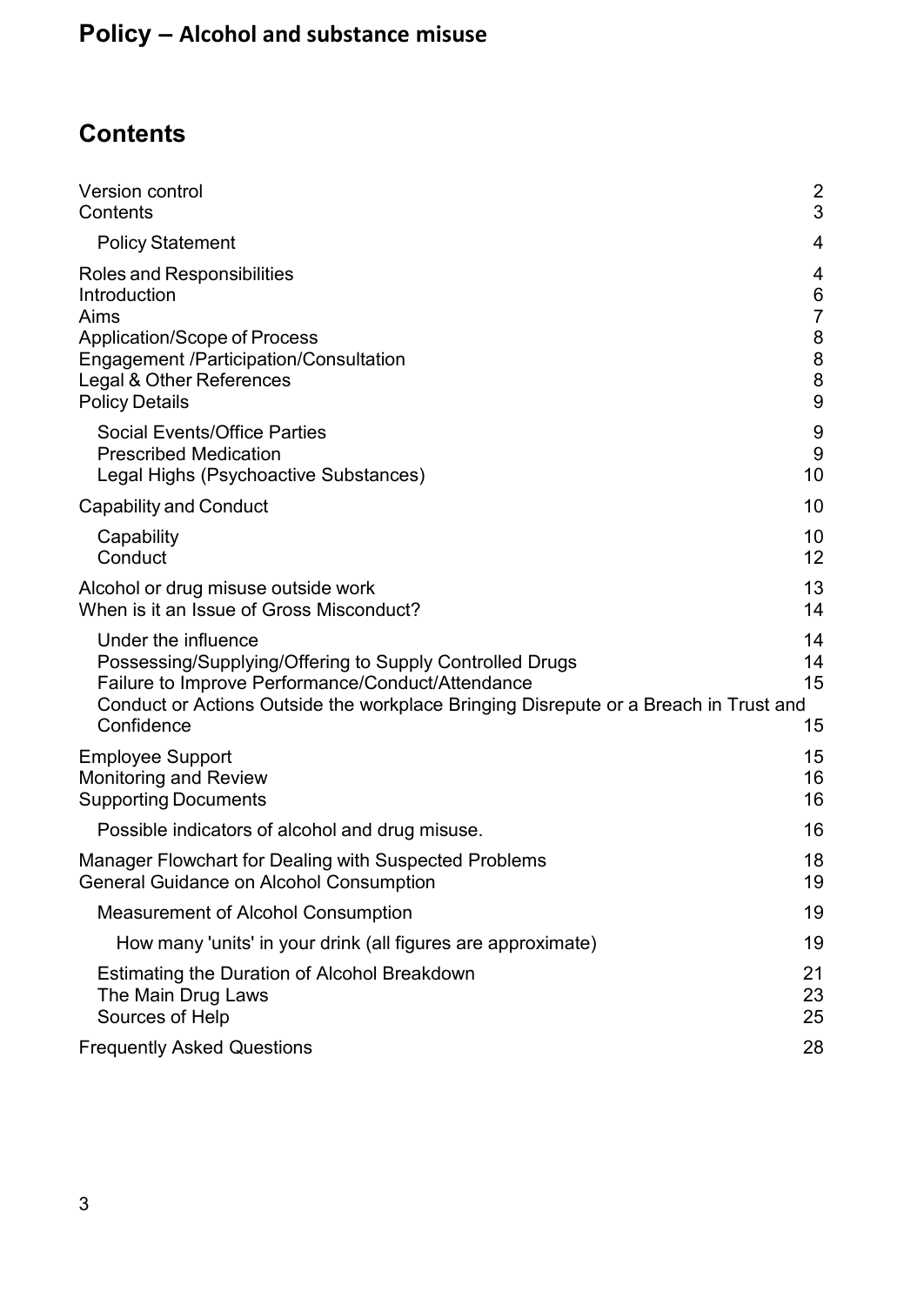## <span id="page-3-0"></span>**Policy Statement**

Denbighshire County Council (DCC) is committed to providing a safe, healthy and productive working environment for all employees, contractors, customers and visitors involved in its operation. This policy sets out the council's aims in reducing and managing alcohol and drug problems in the workplace Denbighshire County Council endeavours to ensure that employee's use of either alcohol or illegal or other substances does not impair the safe and efficient running of the council or the health of its employees.

Employees (including volunteers and contractors) must not consume or be under the influence of alcohol, illegal drugs / substances or legal highs during working hours. (*Including breaks, when on-call or stand by)* 

As it is difficult to predict the time it takes for an individual to eliminate alcohol and or illegal substances/legal highs from the body, the effects may still be apparent some time afterwards and impair the person's ability to carry out their work safely or effectively.

It is not acceptable for individuals to report for work suffering from the after effects of consuming alcohol or illegal substances/ legal highs.

Employees must be made aware that to use, possess, consume, store or sell alcohol or drugs on any DCC premises, will be considered as gross misconduct. The organisations Disciplinary Policy will be invoked leading to disciplinary action being taken, which may include dismissal.

# <span id="page-3-1"></span>**Roles and Responsibilities**

Employees have a responsibility:

- to not drink alcohol or use drugs (including legal highs) during contracted working hours;
- to not drink alcohol or use drugs (including legal highs) during breaks or immediately before work;
- to not drink immediately prior to, or when "on call";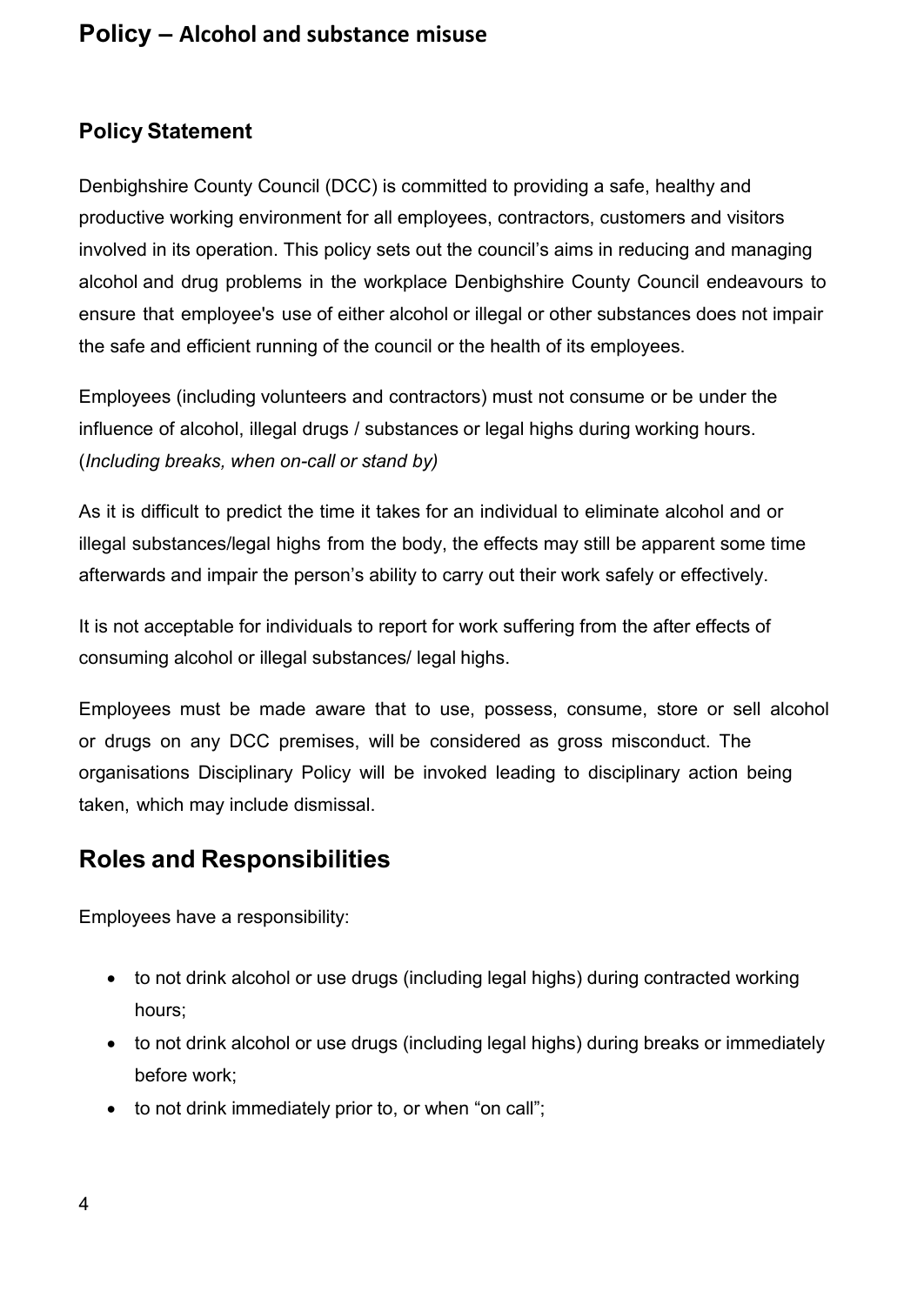- to not operate machinery or drive a vehicle (whether council owned or private when on council business) whilst under the influenceof alcohol or drugs (including legal highs)
- to consider the adverse impression caused by the smell of alcohol on their breath;
- to be familiar with the policy;
- to be more aware of alcohol and drugs issues and act accordingly;
- to seek help if worried about their own drinking/drug habits;
- to avoid covering up or colluding with colleagues;
- to encourage colleagues to seek help if they have any worries about substance usage.

Managers have a specific responsibility:

- to set a good example and be familiar with the policy;
- to ensure that employees are familiar with the policy and understand their role within it;
- to be aware of the effects/signs of alcohol and drug misuse and to monitor changes in performance, attendance etc.;
- to intervene early when there are signs of problems and agree a support programme for the employee;
- to develop sensitive interviewing skills and be able to adopt a non-judgmental approach;
- to accept that employees with a problem will not always be ready, or willing to disclose the problem;
- to set a good example through responsible use of alcohol;
- to ensure employees are aware of the adverse impression caused by the smell of alcohol on the breath of an employee on colleagues and particularly where their job involves direct dealings with the public
- to refer employees for assistance as appropriate;
- to be aware of aspects of the work situation which may contribute to future problems e.g. stressful shift patterns.

The Occupational Health Advisor has a responsibility: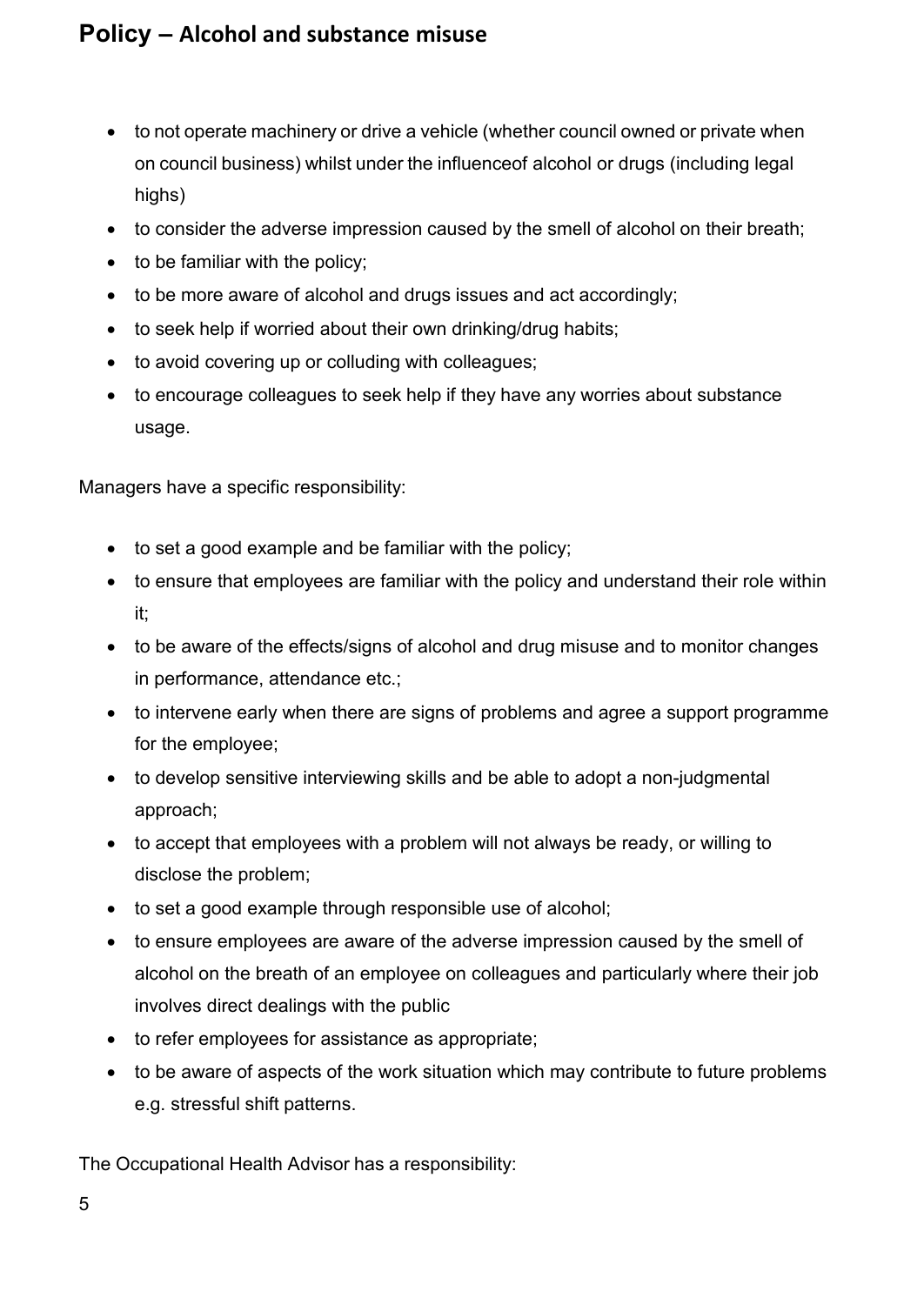- to provide information about alcohol and drugs;
- to respond to referrals and provide an assessment service;
- to provide an impartial, confidential counselling service for employees (which may involve referral to another agency).

HR has a responsibility:

- to refer employees for further help or assistance as necessary.
- to provide relevant training for the implementation of the policy;
- to advise and work with managers in implementing the policy and/or other policies , if appropriate; The Trade Unions have a responsibility:
- to help and advise employees at work.
- to assist with dissemination of the policy;
- to advise members of their rights and responsibilities under the policy;

# <span id="page-5-0"></span>**Introduction**

Employees taking illegal or other substances and/or drinking alcohol to excess or at inappropriate times in relation to their employment become a liability to the council when:

- it interferes with an employee's attendance or performance at work.
- it affects the safety of themselves or other people
- its symptoms offend other people

Therefore, employees should not drink alcohol or use illegal or misuse other substances (including legal highs) during contractualhours, immediately before work, during breaks, or whilst undertaking paid home working or "on call".

Denbighshire County Council recognises that employees dealing with a dependency will need support and assistance. This policy aims to ensure that those who are dependent on alcohol or illegal or other substances and those with alcohol and substance misuse related problems, will be treated sympathetically, fairly and consistently and they will be encouraged to seek help and assistance. However, if the employee is unwilling to seek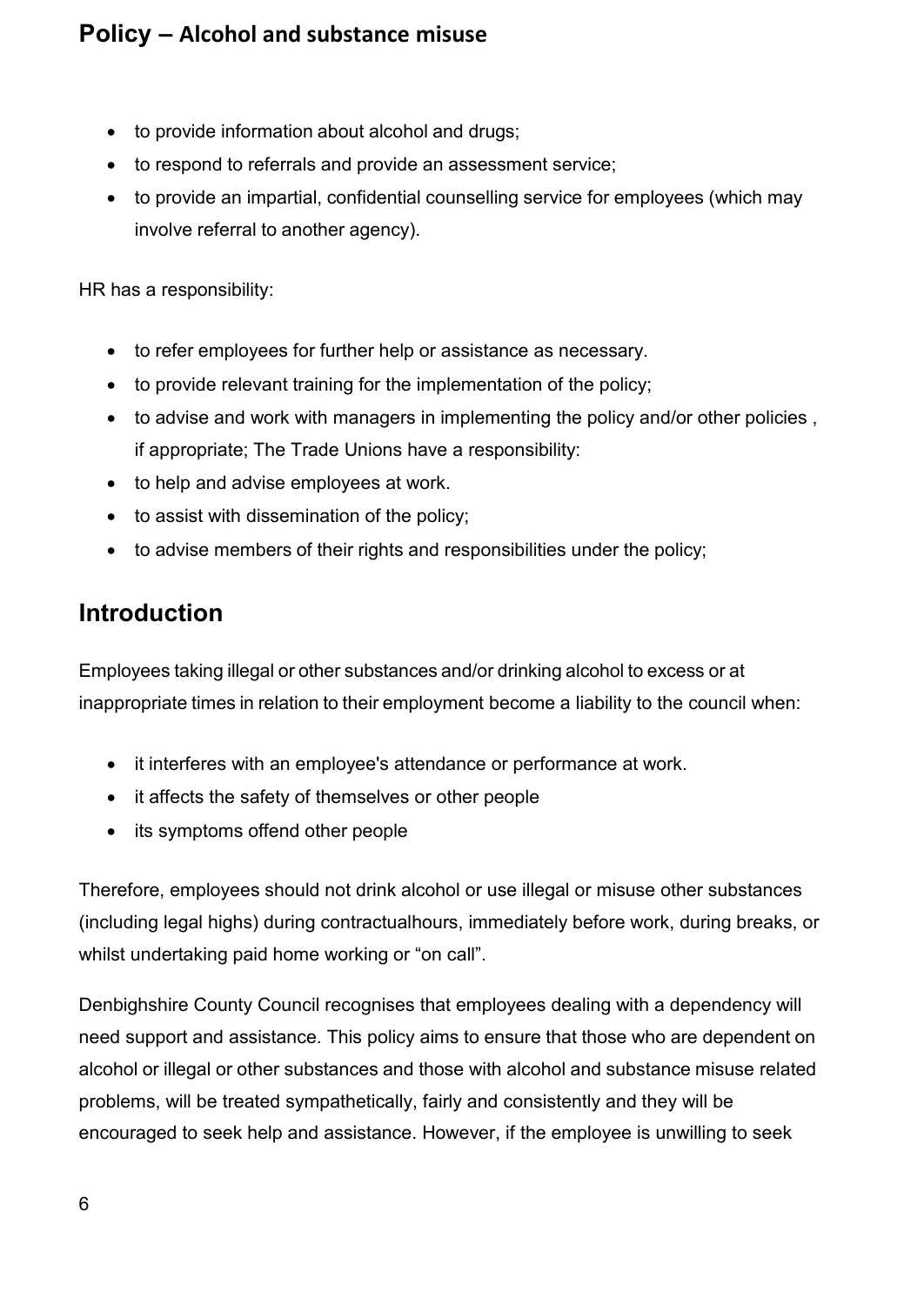medical assistance or there is no improvement in their attendance, performance or conduct once any support is underway, disciplinary action may follow.

All opportunities for increasing an understanding of alcohol and drug related problems and informing employees of the existence ofthe policy and its procedures will be used.

Managers will be offered training to assist them in implementing this policy effectively, enabling them to offer support to employees where appropriate.

Incidents resulting in irresponsible behaviour or conduct will be treated as Gross Misconduct under the Disciplinary Policy. This includes the use of council owned vehicles or operating other machinery whilst under the influence of alcohol or illegal or other substances, or driving privately owned vehicles whilst on council business.

The possession, use and/or supply of illegal substances/ legal highs is strictly forbidden. Illegal activities will not be tolerated by the council and will be reported to the Police and a full investigation will be conducted and dealt with under the Disciplinary Policy.

Such offences will be regarded as Gross Misconduct which could lead to dismissal.

No job applicant or employee will experience discrimination, harassment or bullying, or receive less favourable treatment becauseof their age, disability, gender reassignment, marital or civil partnership status, race, pregnancy or maternity, religion or belief, sex, sexual orientation or caring responsibilities.

For the purpose of this policy, the word "drugs" is hereafter used to refer to illegal substances or the misuse of other substances (including legal highs). It does not refer to drugs which are prescribed or taken for medicinal purposes.

# <span id="page-6-0"></span>**Aims**

- To ensure the council complies with appropriate legislation
- Reassure employees that matters relating to alcohol and substance abuse will, as far as possible, be dealt with sympathetically and in confidence.
- To minimise the risks associated with alcohol and drugs in the workplace
- To have clear rules regarding alcohol and drugs in the workplace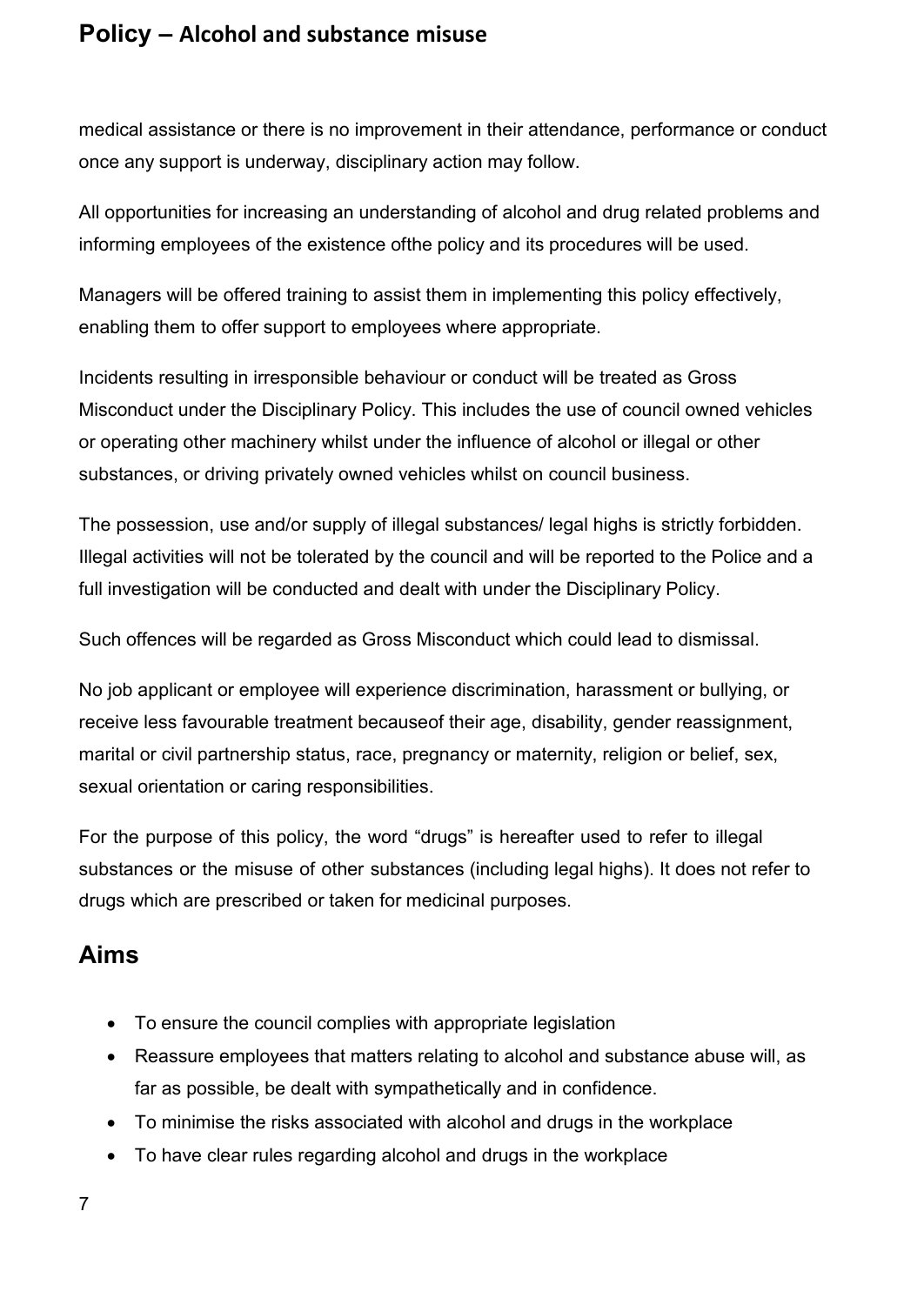- To promote the health and wellbeing of employees by raising the awareness of the hazardous effects of alcohol and drug abuse
- To encourage the early identification of employees who may be experiencing alcohol or drug problems.
- To encourage and assist employees who suspect or know they have a problem with alcohol or drugs to seek help, in confidence, at an early stage
- To provide training and support to line managers to ensure they are equipped to support employees experiencing problems.

# <span id="page-7-0"></span>**Application/Scope of Process**

The policy applies to all council employees with the exceptionof:-

• Employees appointed by a School Governing Body

The policy and procedures will apply to full-time, part-time, fixed term and temporary employees who have an employment contract with the council, regardless of the hours worked.

# <span id="page-7-1"></span>**Engagement /Participation/Consultation**

This policy has been drafted taking account issues raised by employees attending Staff Road shows & Breakfast meetings. It has also been consulted and negotiated with the Senior Leadership Team, managers and Trade Unions.

# <span id="page-7-2"></span>**Legal & Other References**

Under Section 2 of The Health & Safety at Work Act 1974 the council has a duty to ensure, so far as is reasonably practicable, the health, safety and welfare at work of all employees. Under Section 7 of the Act, employees are also required to take reasonable care of themselves and others who could be affected by what they do. Consequently, an employee may be subject to criminal prosecution if their drug or alcohol abuse results in an increased risk.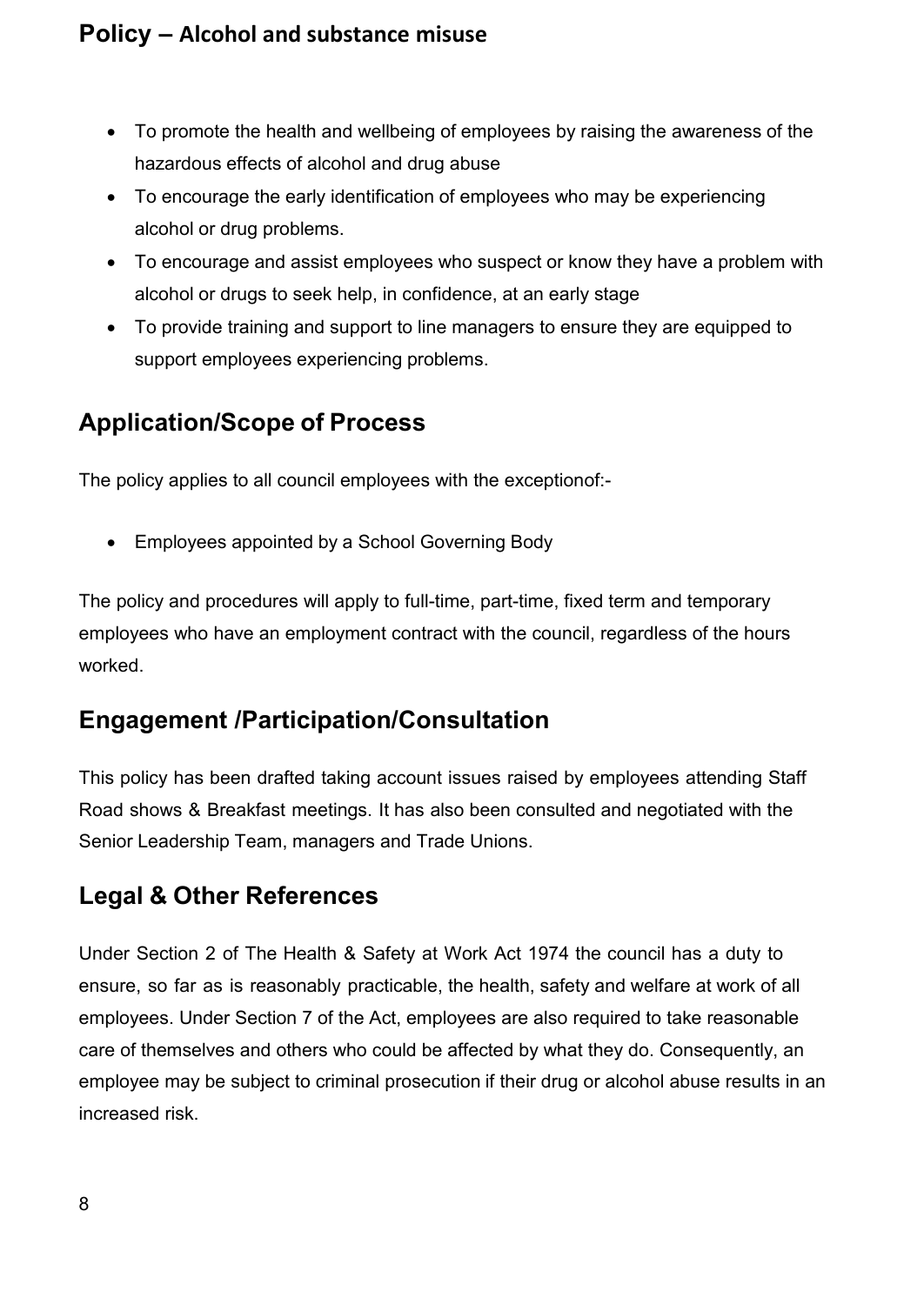The Transport & Works Act 1992 makes it a criminal offence for certain workers to be unfit through drink or drugs while working on railways, tramways and other guided systems.

The Misuse of Drugs Act 1971 makes it an offence for a person knowingly to allow drugs to be used, kept or supplied on his/her premises. It is also illegal to ignore such occurrences.

Some secondary illnesses arising from the misuse of alcohol or drugs may fall within the definition of 'disability' in accordance with the Equality Act 2010, and such cases will be treated in accordance with the Act.

The Management of Health and Safety at Work Regulations 1999 requires employers to carry out a risk assessment to identify hazards in the workplace and put measures in place to minimise these risks.

# <span id="page-8-0"></span>**Policy Details**

## <span id="page-8-1"></span>**Social Events/Office Parties**

The consumption of alcohol when entertaining customers or clients during normal working hours (including lunch times) isforbidden.

Where social events are attended at lunchtimes, employees must not consume alcohol or take drugs if they are planning to return to work, in accordance with the rules of this Policy. It is assumed that employees attending social events where alcohol will be consumed will not be returning to work that day. The flexible working policy may be utilised for this purpose.

## <span id="page-8-2"></span>**Prescribed Medication**

It is acknowledged that some prescription medications may impair a person's ability to perform certain tasks / work duties safely. Individuals should seek advice from their GP or the Occupational Health Department when starting this type of medication.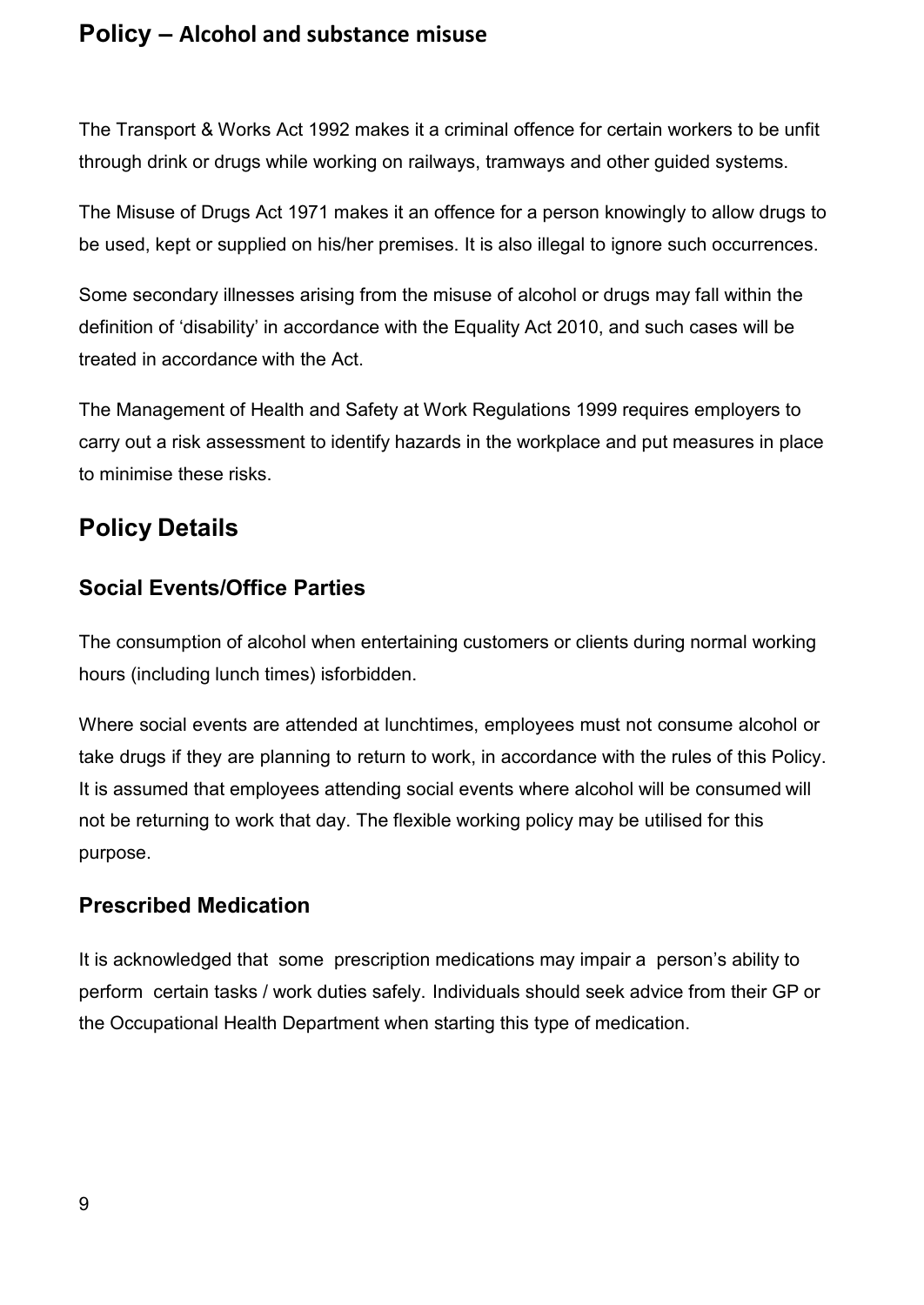## <span id="page-9-0"></span>**Legal Highs (Psychoactive Substances)**

New psychoactive substances – often and misleadingly called legal highs – contain one or more chemical which produces similar effects to illegal drugs such as cocaine, cannabis and ecstasy.

None of these drugs since the introduction of the Psychoactive Substances Act 2016 are legal to produce, supply or import (evenfor personal use) for human consumption. This includes selling them or giving them away for free (even to friends) when they aregoing to be taken to get high.

Not enough is known about these drugs to know their potency, the effects on people, or what happens when they are used with other substances or alcohol.

The main effects of almost all psychoactive drugs can be described using four main categories:

- Stimulants
- Downers or sedatives
- Psychedelics or hallucinogens
- Synthetic cannabinoids

They come as powders, pills, capsules or lollypops, you really can't be sure of what is in a legal high or what effect it is likely to have.

# <span id="page-9-1"></span>**Capability and Conduct**

## <span id="page-9-2"></span>**Capability**

The council recognises that there are two types of misuse, those associated with dependent alcohol or substance misuse and those with non-dependent alcohol or substance misuse.

Every effort will be made to deal with the situation sympathetically and in confidence. If substance or alcohol misuse is suspected, or if the employee has confided that they have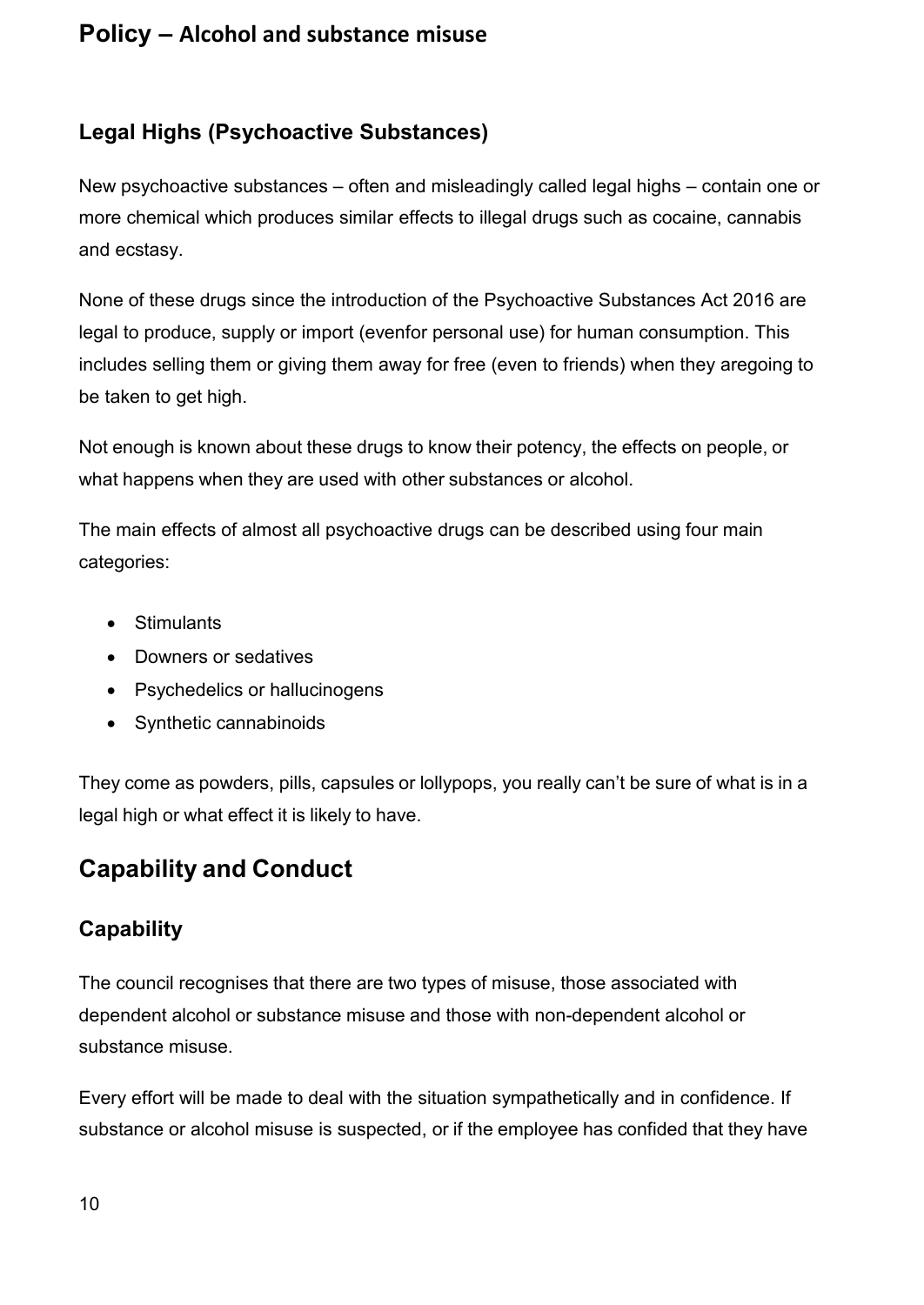an alcohol or drug addiction, then the employee should be advised to seek immediate advice and guidance from the councils Occupational Health department.

If a manager identifies capability related issues concerning absenteeism, accident levels, work performance or behaviour, or any other observations, and alcohol or substance misuse is suspected, then they will meet with the employee to discuss the reasons fortheir concerns. Please refer to the Manager Flowchart for Dealing with Suspected Problems and advise Occupational health.

It is in the employee's best interests to be honest about the reasons at an early stage so that support can be offered at the earliest opportunity.

Employees whose over indulgence in alcohol or other illegal substances (including legal highs) results in an isolated incident of rowdy, reckless, dangerous or inappropriate behaviour in the workplace may be regarded as non-dependent users and their behaviour will be dealt with as misconduct through the Disciplinary Policy.

Dependent alcohol or substance users are normally regarded as having an ill-health problem and should be dealt with like any other illness affecting their work, performance or attendance, normally dealt with under the Attendance at Work Procedure or Capability Policies. However, in certain circumstances, it may be appropriate to invoke the disciplinary procedure.

Following referral to Occupational Health a programme of support will be agreed with the employee, which will include recommendations from the Occupational Health Adviser, where appropriate. A three-way contract may be agreed to include a programme of support which may include the following:

- A period of sickness absence in order to initiate treatment / counselling;
- Arranging either in house counselling through the Occupational Health department or an appropriate specialist organisation.
- Arranging assessment and/or counselling through CAIS Ltd or any of the other specialist organisations.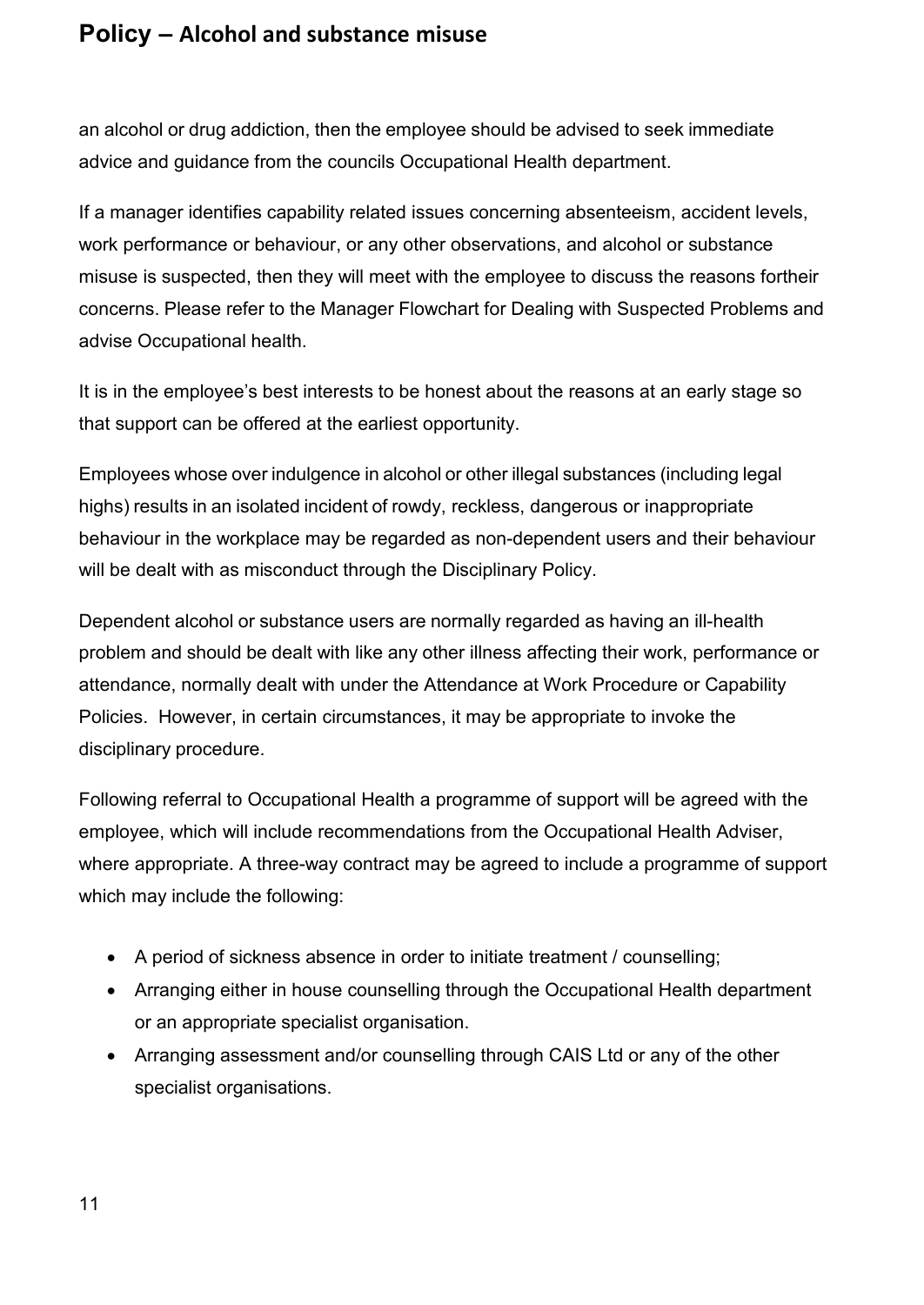- Reallocating certain aspects of work, either for a specified period or permanently this will be done in accordance with the Attendance at Work procedure which states that there is no pay protection for such adjustments;
- Additional training or retraining;
- Review of workload;
- Risk assessment of post to ensure all Health and Safety Implications have been addressed.
- Agreement to review progress on a regular basis.

#### (this list is not exhaustive)

The council will grant time off for professional counselling sessions; however, this is expected to be in an employee's own time with the use of flexible working. Employees are entitled to receive the normal benefits under the council's sick pay provisions. Employees may be asked to provide evidence of attendance.

The employee will be expected to actively participate in any support programme discussed. If they fail to do so, or the advice and/orsupport programme are rejected or ignored, the matter will be pursued through either Capability procedure or the Disciplinary policy.

If medical grounds for incapability are established, there may be a case for termination of employment on grounds of ill-health. In which case reference should be made to the Attendance at Work procedure and advice on the procedure is available from HR.

## <span id="page-11-0"></span>**Conduct**

Attendance at work where the rules of this policy are breached, such as someone reporting for work clearly under the influence of alcohol or drugs or suffering from the effects of alcohol or drugs will be classed as a conduct issue and will be dealt with under the normal disciplinary procedures.

As the council does not test for drugs or alcohol, a manager may draw the conclusion that someone is under the influence of alcohol or drugs, merely based on the fact that they can smell alcohol on an employee's breath, affecting work, health and safety issues or because of erratic or irrational behaviour. (Please refer to Appendix 1. a note of caution).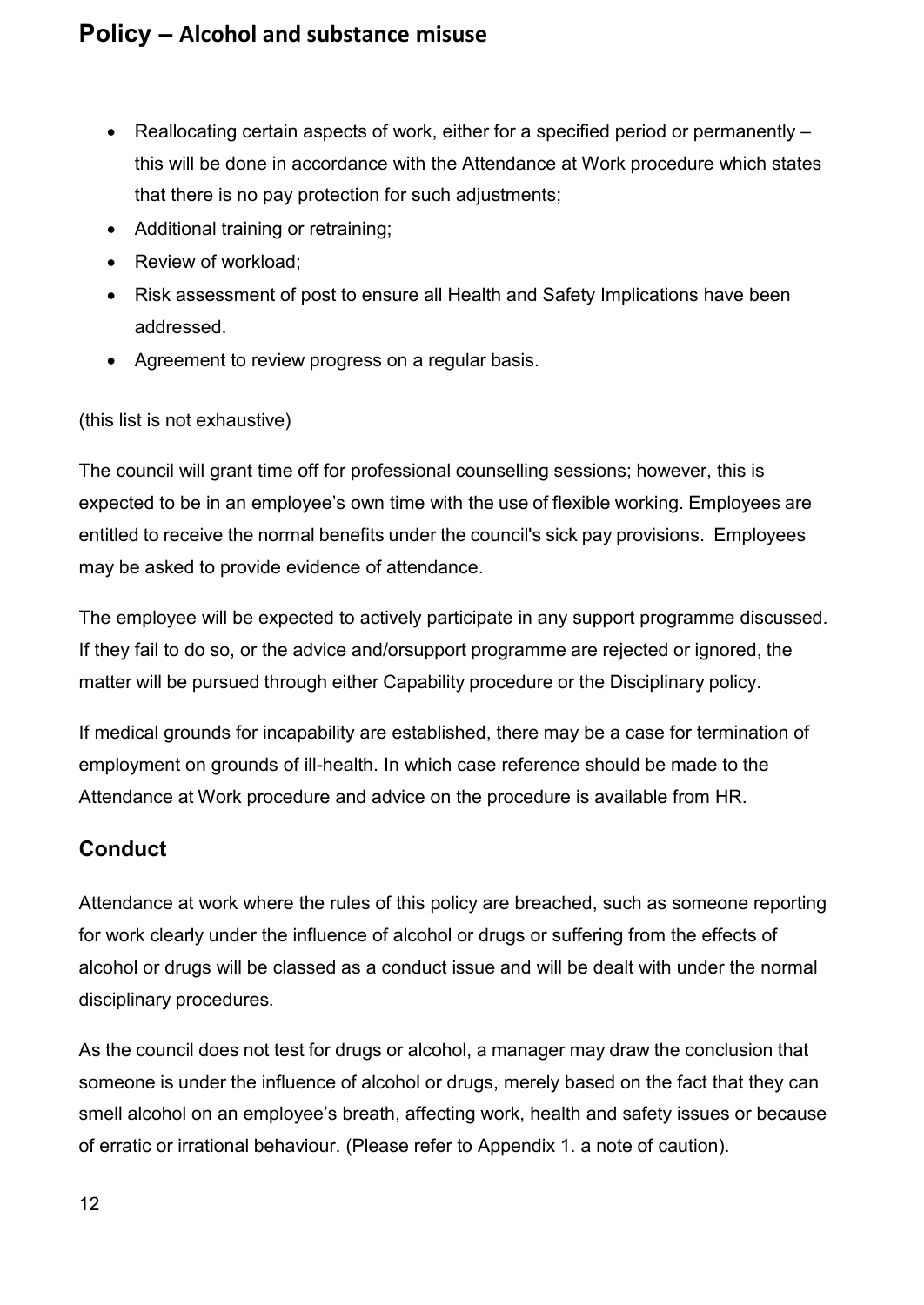If an employee arrives for work and they are suspected of being under the influence of alcohol or drugs, then they will be advised that there is reason to believe this and that they are therefore not permitted to remain in work due to Health and Safety risks. Arrangements should be made for them to go home (they should not be allowed to drive their car if they have one). They should be asked to come in to work the next day to discuss their conduct. Upon arrival at work the next day, the employee will be interviewedto find out why they came to work in the condition they did. The employee should be given the opportunity to have a Trade Union representative or a work colleague at this meeting if they wish. Lack of availability of representation should not be a reason to delay this meeting, and an alternative person may be sought if appropriate. The manager will then decide on the appropriate action. HR advice should be sought prior to this meeting.

The council may be held vicariously liable where an employee drives a council vehicle and is found to be under the influence of alcohol (or drugs) in the event of an accident. Therefore, it is the responsibility of the supervisor or manager to ensure that they are satisfied that all employees required to drive council vehicles (or their own vehicles whilst on council business) within their department are not suspected of being under the influence of alcohol or drugs. To knowingly do so will be regarded as a failure to perform theirduty to an acceptable standard and/or negligence.

# <span id="page-12-0"></span>**Alcohol or drug misuse outside work**

- In circumstances where an individual is not suspected of being under the influence of alcohol or drugs at work, but where it is suspected that their performance/conduct at work has deteriorated as a result of alcohol or drug misuse outside work, their manager will investigate the circumstances at the earliest opportunity. This may require the employee to be suspended on full pay during this investigation. If the allegations are substantiated, then the manager will decide whether the conduct or capability route will be pursued.
- Employees who are "on call" outside normal working hours will be expected to refrain from the consumption of alcohol and/or drugs prior to the period during which they are "on call" and during the "on call" period. Where an employee is found to be under the influence of alcohol or drugs, or gives the reason not to go on duty as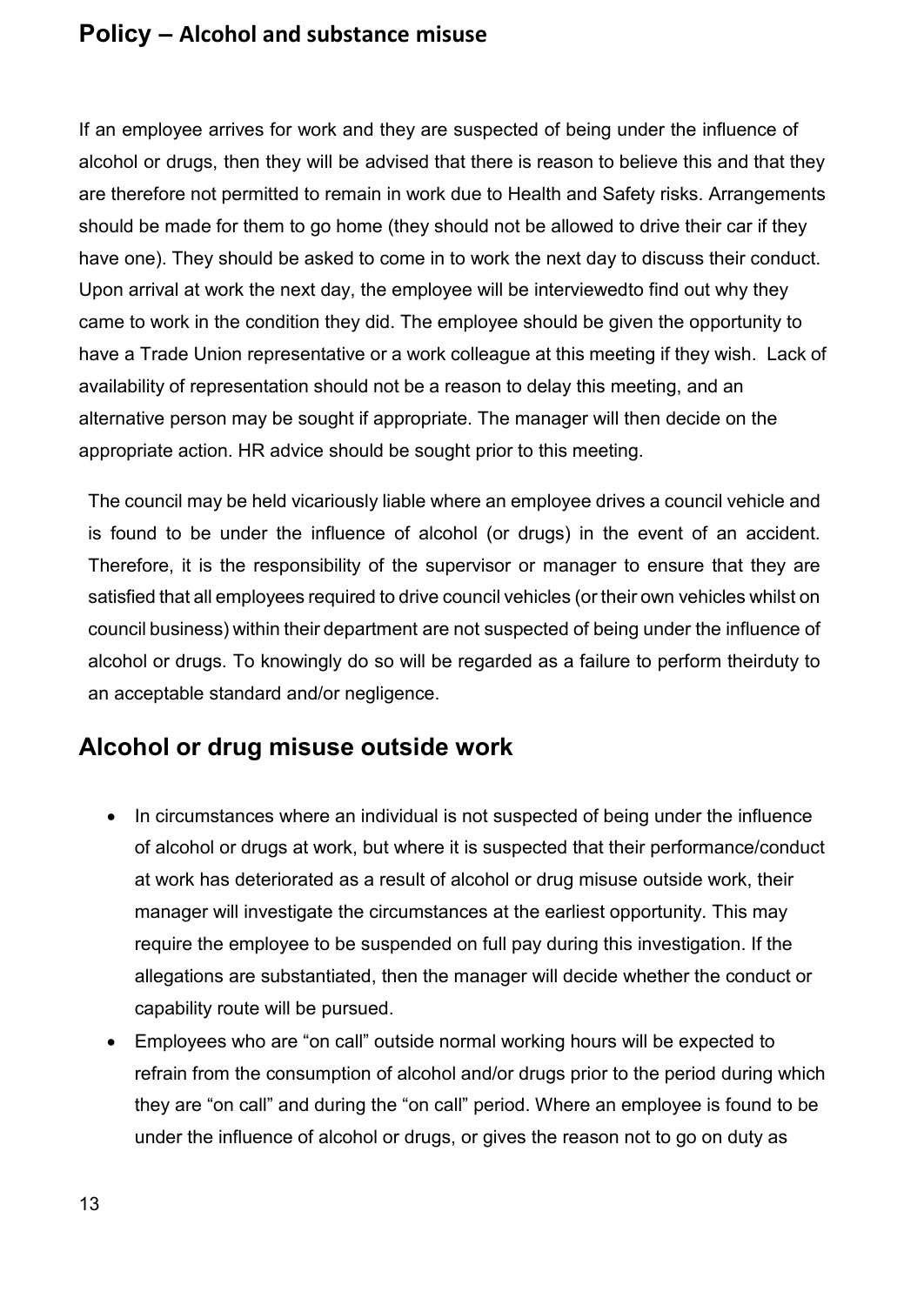being under the influence or alcohol or drugs, this will be treated as a conduct issue in accordance with this policy and may result in disciplinary action.

• Employees who are asked to respond to unplanned emergency call-outs will be expected to declare to the caller, if they are not capable of carrying out their duties due to their recent consumption of alcohol or drugs, that they are unable to respond for this reason.

# <span id="page-13-0"></span>**When is it an Issue of Gross Misconduct?**

## <span id="page-13-1"></span>**Under the influence**

Being in the possession of, or under the influence of, non-prescribed illegal drugs or legal highs during working hours, and being

under the influence of alcohol during working hours are both regarded as Gross Misconduct under the council's Disciplinary Policy. If it is suspected that an employee is under the influence of alcohol or drugs whilst on duty the individual may be suspended, on full pay, pending an investigation. If the allegations are substantiated through a disciplinary hearing and regarded as gross misconduct,which could result in dismissal.

## <span id="page-13-2"></span>**Possessing/Supplying/Offering to Supply Controlled Drugs**

If an employee is suspected of possessing or supplying or offering to supply controlled drugs/legal highs they will be suspended, onfull pay, pending an investigation. If the allegations are substantiated through a disciplinary hearing and regarded as gross misconduct, this will warrant summary dismissal.

The council is under a legal obligation to inform the Police, who may wish to pursue criminal proceedings. Managers and/or employees should seek the advice of HR in this matter.

This approach may be taken if an individual is suspected of possessing or supplying controlled drugs or legal highs either inside or outside work.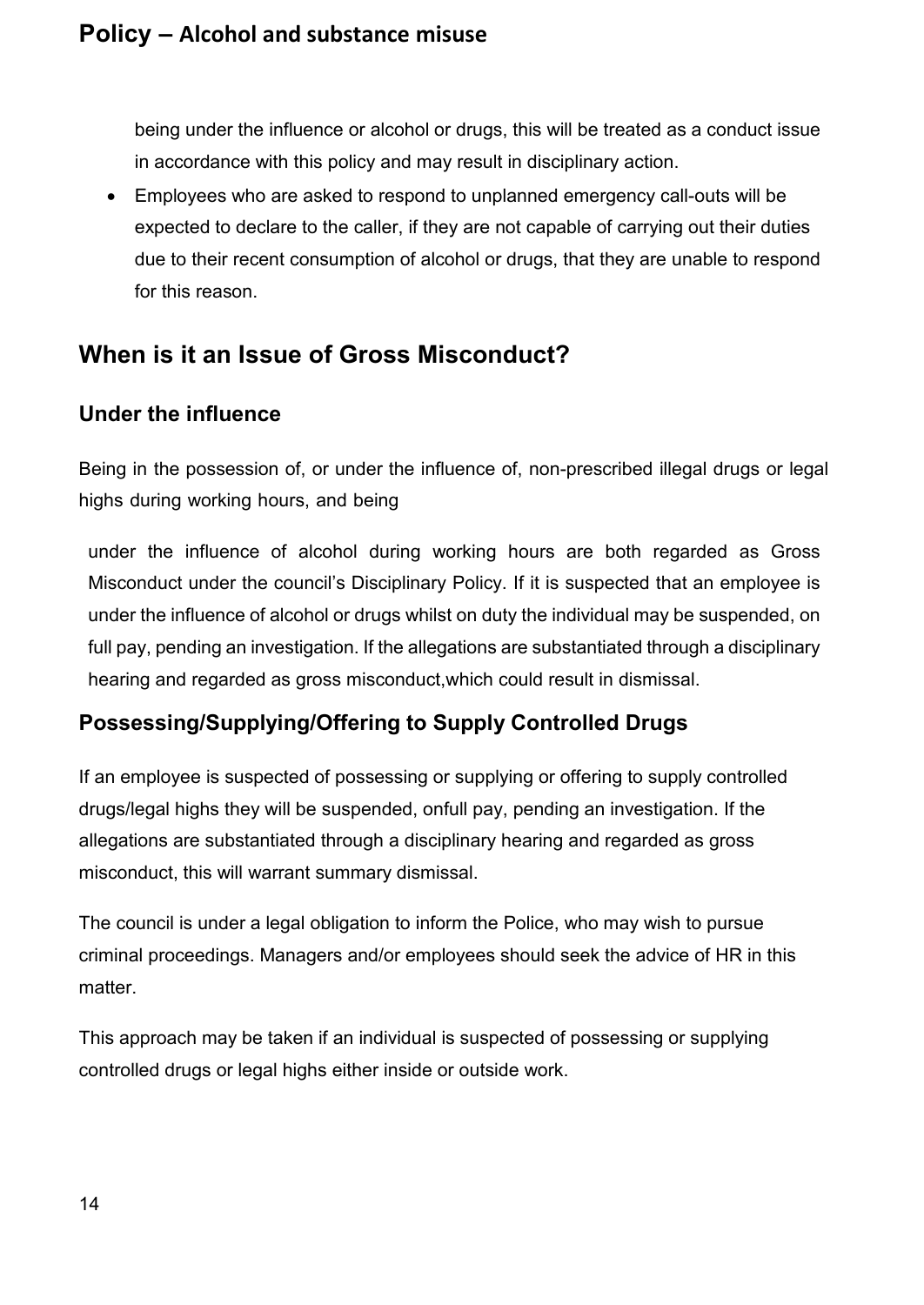#### <span id="page-14-0"></span>**Failure to Improve Performance/Conduct/Attendance**

Where alcohol or drug abuse affects an employee's performance, conduct or attendance record and they refuse the opportunity to seek help, or having accepted help and support, the employee reverts back to the problems regarding performance, conduct or attendance, this may result in disciplinary action on the grounds of either conduct or capability, which could also resultin dismissal.

# <span id="page-14-1"></span>**Conduct or Actions Outside the workplace Bringing Disrepute or a Breach in Trust and Confidence**

- Conduct outside the workplace would not normally be a matter for the council. However, there may be justification in taking action where the use of alcohol or drugs outside work either brings the council into disrepute or it undermines the council's trust and confidence in the employee. Grounds for gross misconduct may apply if:
- Conduct or actions outside the work place make the employee unsuitable for the job they do
- Where conduct causes (potential) damage to the council's reputation;
- Where the conduct is unacceptable (for good reason) to the council that they continue to be employedExamples:
- A security officer assaulting a police officer
- A manager assaults a subordinate at a private function
- A Social Worker for young people caught for substance abuse, causing concern for the adverse impression this wouldhave on those for whom the Social Worker provided a service in work time

# <span id="page-14-2"></span>**Employee Support**

- Any individual seeking support regarding their alcohol or drug problem will be guaranteed strict confidentiality from Occupational Health and HR Department.
- Occupational Health and Counselling Support is available to employees;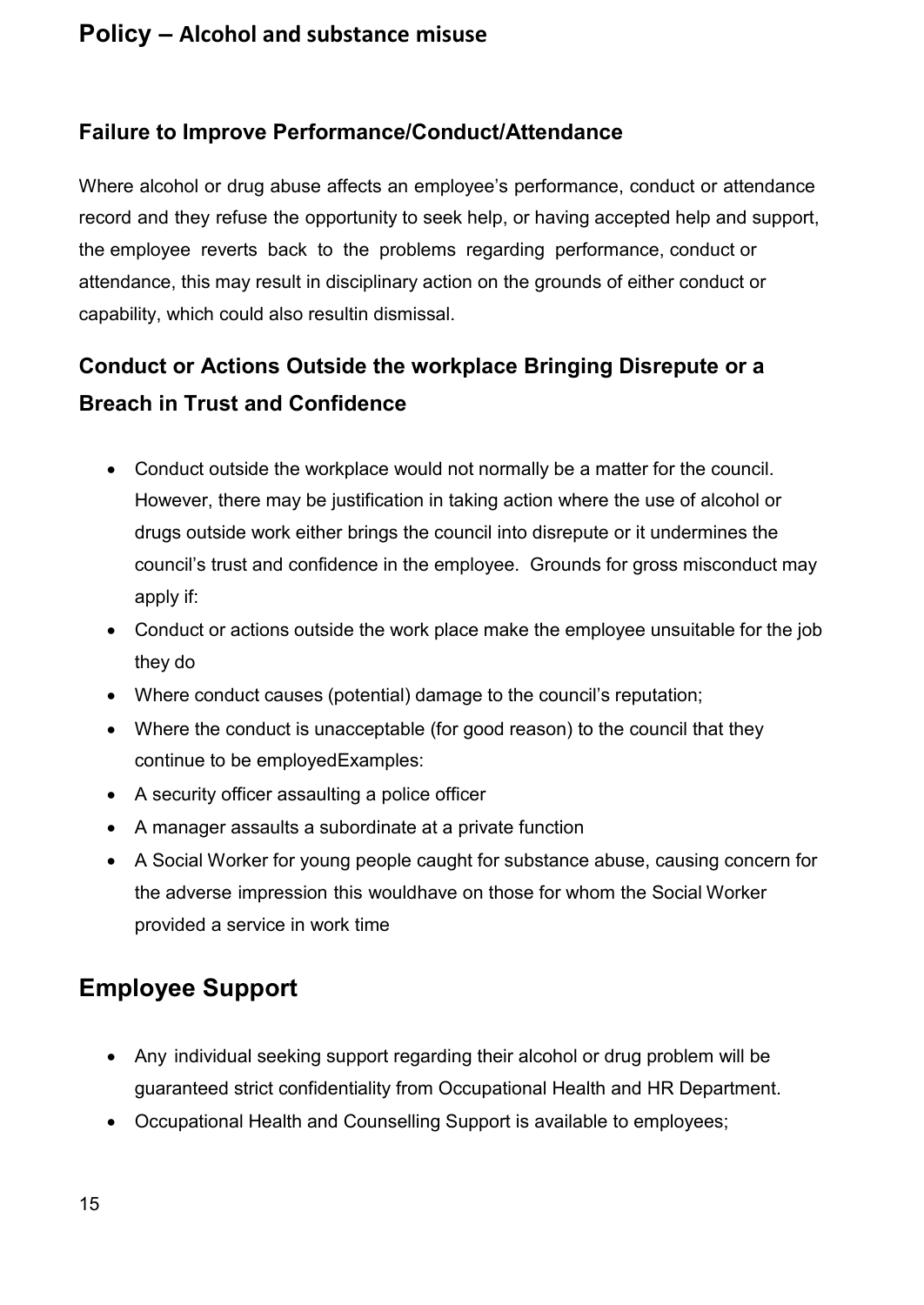• Employees will be granted time off if necessary, to attend for medical appointments, receive treatment and participate ina programme designed to help recovery;

# <span id="page-15-0"></span>**Monitoring and Review**

- This policy will be reviewed within twelve months in the first instance to allow changes that result as part of the first year implementation of a new policy.
- The responsibility for reviewing this policy lies with the Health Safety and Welfare Committee.
- Monitoring of the use and compliance of this policy lies with HR and Occupational Health who will feed back information to inform the review in 12 months.
- If employees have concerns about this policy, they can be raised with their manager

# <span id="page-15-1"></span>**Supporting Documents**

## <span id="page-15-2"></span>**Possible indicators of alcohol and drug misuse.**

#### Attendance/Absenteeism

- Frequent unexplained absences
- Increased sickness absence
- Excessive absence with similar reasons e.g. stomach upsets, diarrhoea, 'flu.
- Frequent Friday or Monday absence
- Unexplained absences or disappearance from the workplace
- Poor timekeeping
- Late returning from breaks or leaving work early

#### Work Performance

- Lack of concentration and impaired memory
- Mistakes and errors of judgement
- Unreliability and unpredictability
- Reluctance to accept responsibility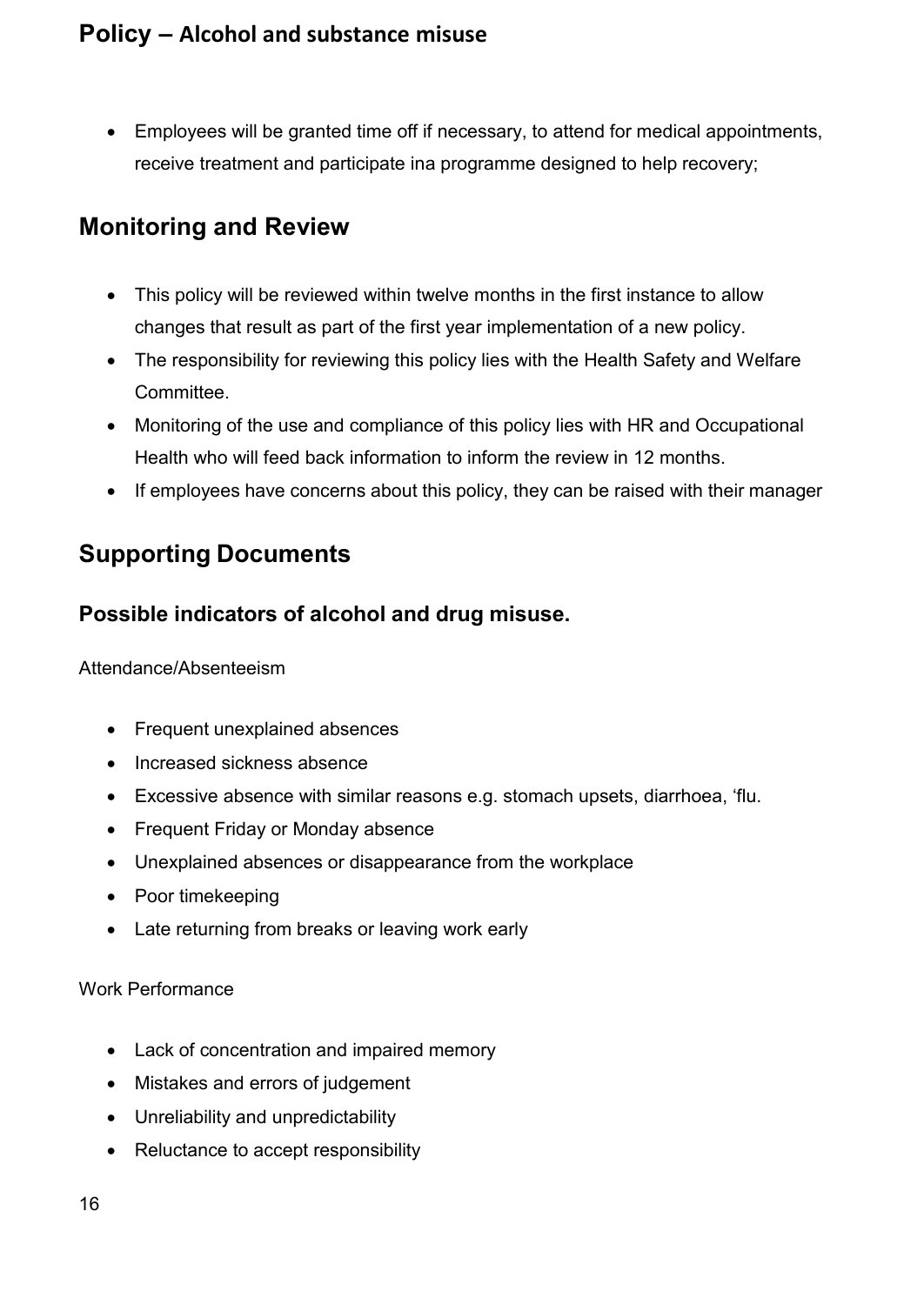• Improbable excuses for poor work

Changes in Personality and Behaviour

- Altered relationships with colleagues, changes of attitude, avoidance of company etc.
- Irritability or aggression
- Moodiness, depression, apathy
- Oversensitivity
- Changes in attitude to council
- Lethargy

#### **Accidents**

- Frequent accidents in or outside of work
- Careless handling of equipment
- Nature, frequency and timing of accidents e.g. in the mornings or immediately after lunch.

#### Physical Signs

- Smelling of alcohol
- Under the influence of alcohol at work
- Facial flushing
- Puffy or bloodshot eyes
- Hand tremor
- Slurred speech
- Poor personal hygiene

#### A note of caution……

Sometimes a person may appear drunk or under the influence of drugs. Be aware that this person may be diabetic and suffering from the effects of low blood sugar. If a diabetic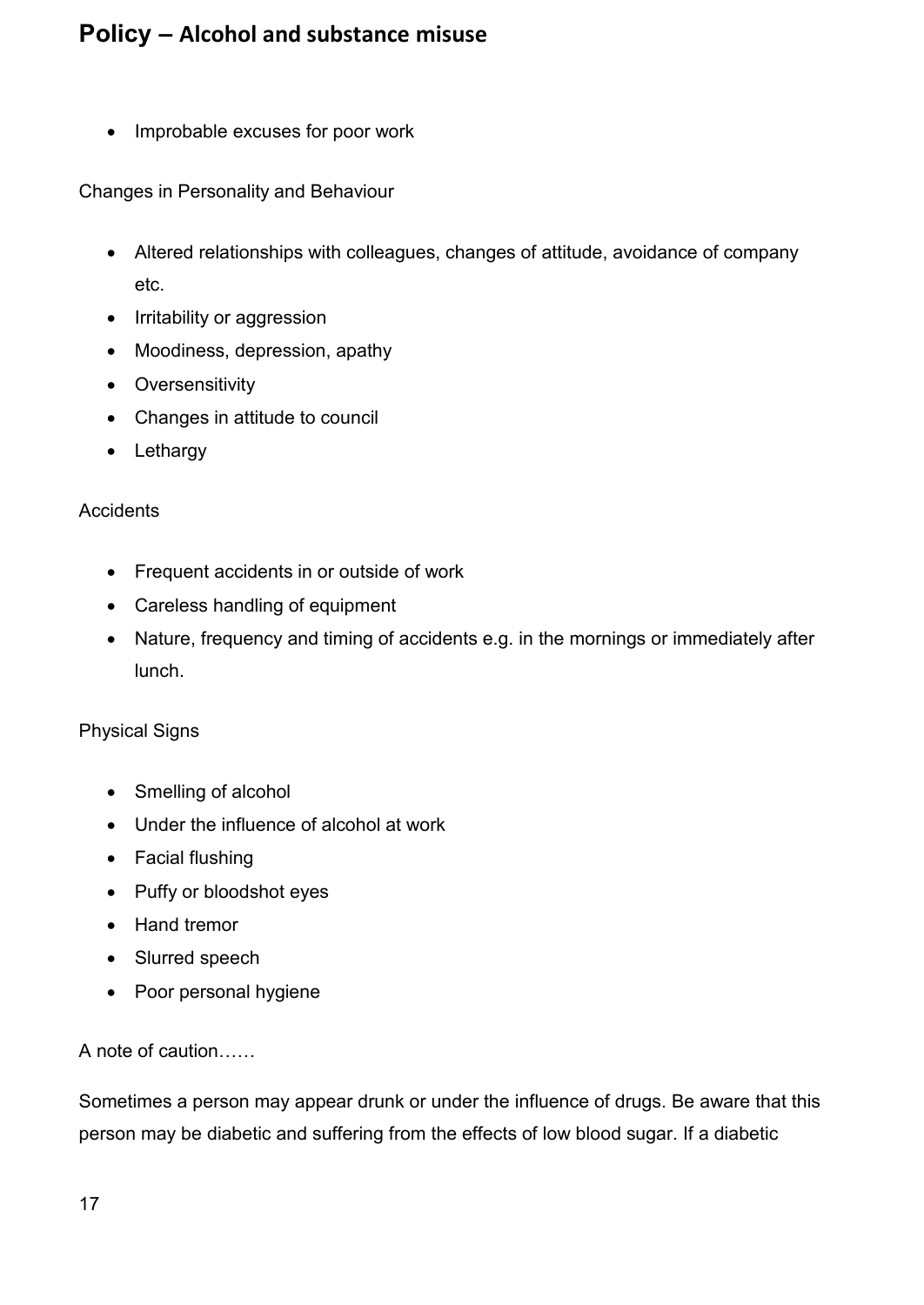develops symptoms of [Hypoglycaemia \(](http://www.drlockie.com/disease/hypogla.htm)sudden loss of energy, hunger, sweating, dizziness, weakness, unsteadiness, headache, irritability, slurred speech, pins and needles), and they might lose consciousness in this event dial 999. They may be going into a hypoglycaemic coma.

# <span id="page-17-0"></span>**Manager Flowchart for Dealing with Suspected Problems**

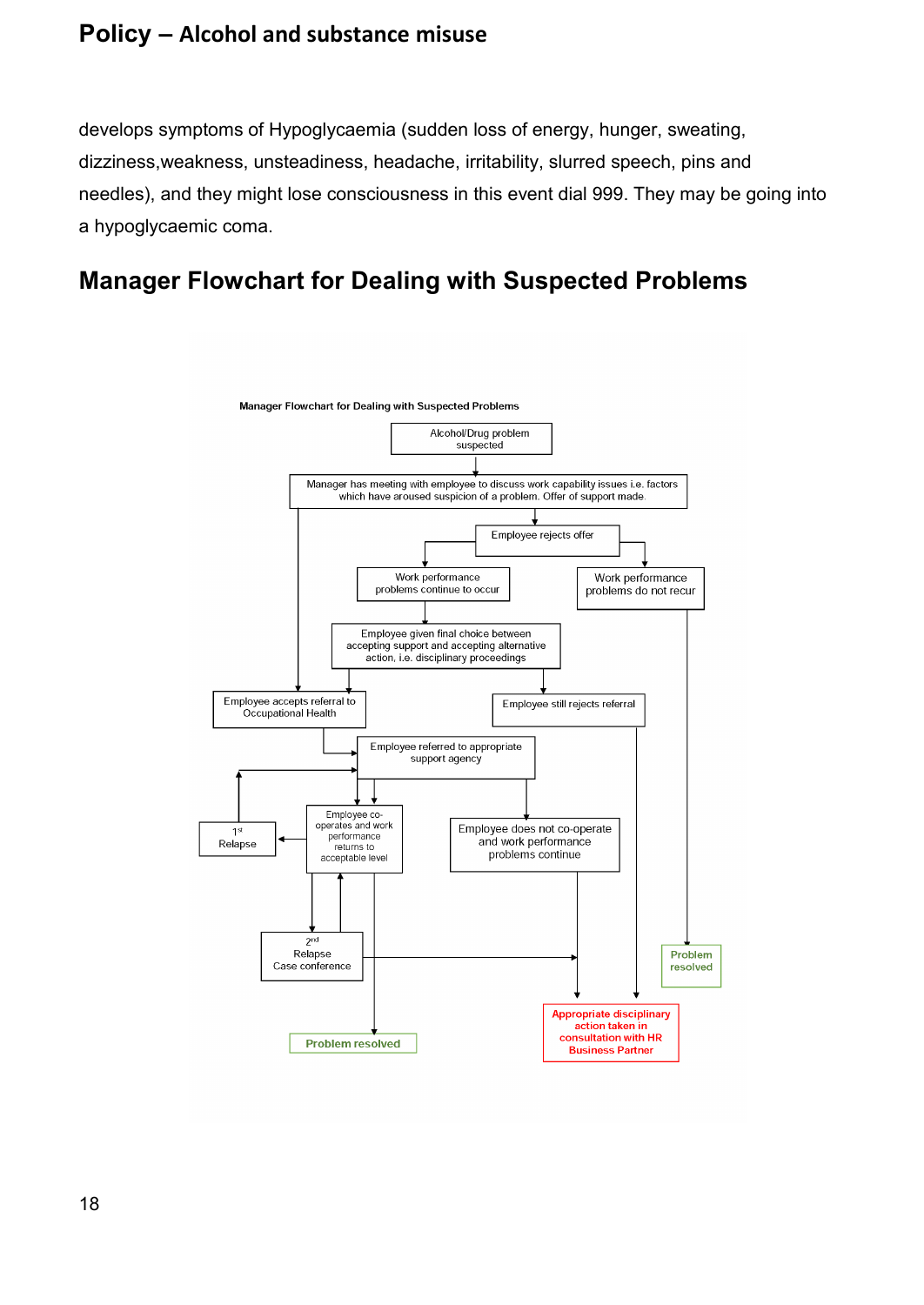# <span id="page-18-0"></span>**General Guidance on Alcohol Consumption**

It is important for employees to be aware that the effects of drinking alcohol may continue for a considerable period of time after drinking has finished. Alcohol depresses brain function and may affect judgement, self-control, skills and performance. The potential influence of alcohol in an operational employee constitutes an avoidable risk to health and safety.

There have been a number of genuine reports of individuals failing the breathalyser test the morning after the night before. If you enjoy drinking it would be foolish to ignore the warning that these cases provide by assuming it only happens to very heavy drinkers. People's perception of heavy drinking varies considerably, and consumption which some people regard as normal drinking can lead to problems of this type.

It is possible that employees could unknowingly jeopardise their own safety and the safety of others by failing to appreciate how long it can take for the body to get rid of alcohol.The following information is provided so that you can make certain you will not be affected by alcohol whenever you are on duty and to ensure that unnecessary risk to yourself, your colleagues and the public is avoided.

## <span id="page-18-1"></span>**Measurement of Alcohol Consumption**

The conventional way of measuring alcohol consumption is based on the standard unit of alcohol. Obviously there are large differences in the alcohol concentration of different beverages, such as spirits, wine, beer, etc. There is also a great deal of variation in the alcohol content or strength within a particular class of drink; beers can range in their alcohol content from 2 units per pint to several units per pint. The table on the next page is a guide to the strength in units of alcohol for many familiar drinks.

#### <span id="page-18-2"></span>**How many 'units' in your drink (all figures are approximate)**

The unit content of alcoholic drinks can be worked out by multiplying the volume of the drink in ml by the alcohol by volume (abv) and dividing the result by 1000.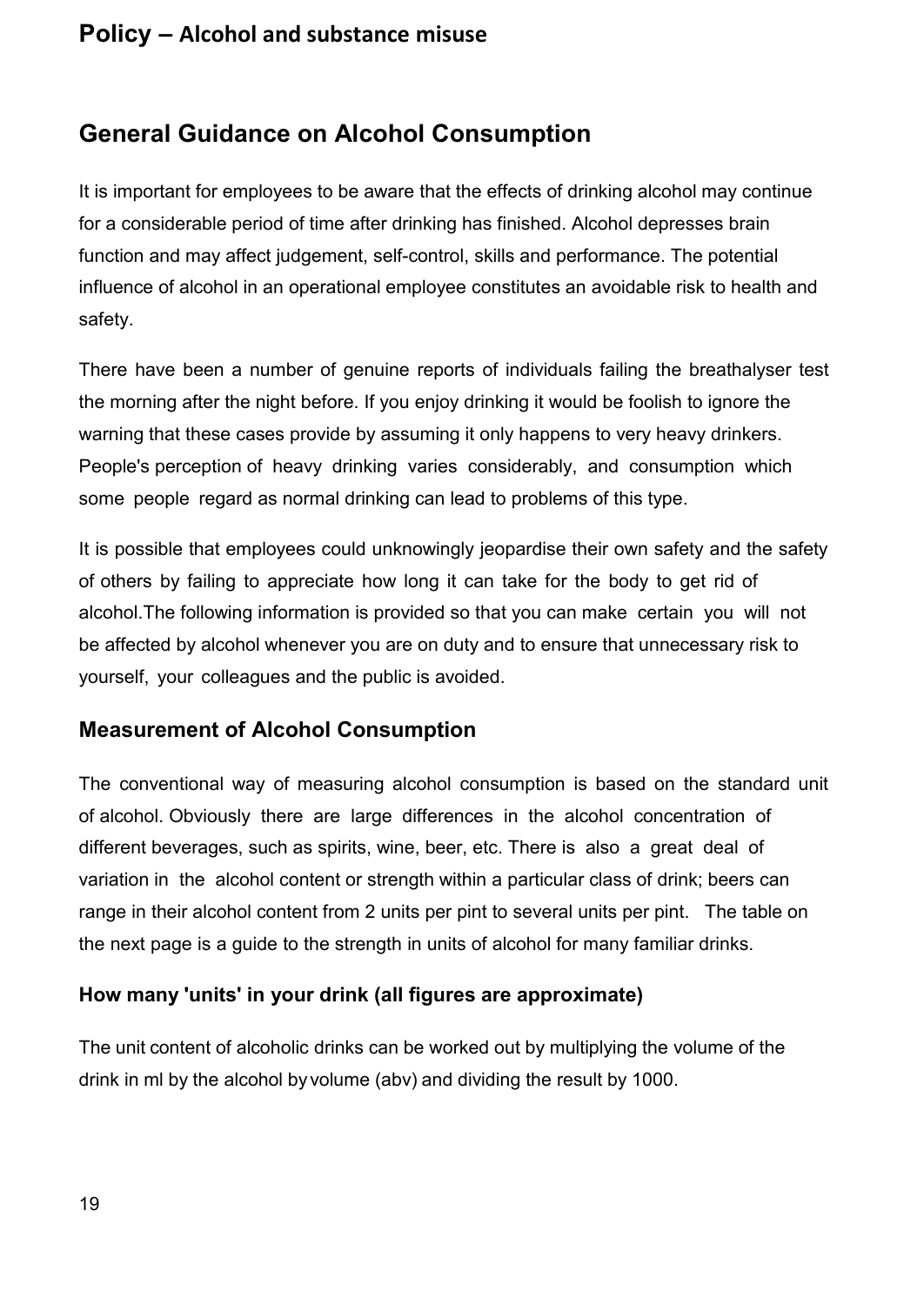| <b>Drink</b>                                         | <b>Measure</b>                                                        | <b>UNITS</b>   |
|------------------------------------------------------|-----------------------------------------------------------------------|----------------|
| Ordinary strength beer or lager                      | $\frac{1}{2}$ pint                                                    | 1              |
| Ordinary strength beer or lager                      | 1 pint                                                                | $\overline{2}$ |
| Ordinary strength beer or lager                      | 1 can                                                                 | $1\frac{1}{2}$ |
| <b>Export beer</b>                                   | 1 pint                                                                | $2\frac{1}{2}$ |
| <b>Export beer</b>                                   | 1 can                                                                 | $\overline{2}$ |
| Strong ale or beer                                   | $\frac{1}{2}$ pint                                                    | $\overline{2}$ |
| Strong ale or beer                                   | 1 pint                                                                | $\overline{4}$ |
| Strong ale or beer                                   | 1 can                                                                 | 3              |
| Extra strength beer or lager                         | $\frac{1}{2}$ pint                                                    | $2\frac{1}{2}$ |
| Extra strength beer or lager                         | 1 pint                                                                | 5              |
| Extra strength beer or lager                         | 1 can                                                                 | $\overline{4}$ |
| Average cider                                        | $\frac{1}{2}$ pint                                                    | $1\frac{1}{2}$ |
| Average cider                                        | 1 pint                                                                | 3              |
| Average cider                                        | 1 can                                                                 | 6              |
| Strong cider                                         | $\frac{1}{2}$ pint                                                    | $1\frac{1}{2}$ |
| Strong cider                                         | 1 pint                                                                | 3              |
| Strong cider                                         | quart bottle                                                          | 6              |
| <b>SPIRITS</b>                                       | 1 standard single measure in most of<br>England & Wales (1/6 gill)    | 1              |
| <b>SPIRITS</b>                                       | 1 standard single measure in Northern<br>Ireland $(\frac{1}{4}$ gill) | $1\frac{1}{2}$ |
| <b>SPIRITS</b>                                       | 1/5 gill measure                                                      | $1\frac{1}{4}$ |
| <b>SPIRITS</b>                                       | $\frac{1}{4}$ gill measure served in some parts of<br>Scotland        | $1\frac{1}{2}$ |
| TABLE WINE (including cider wine<br>and barley wine) | 1 standard glass                                                      | 1              |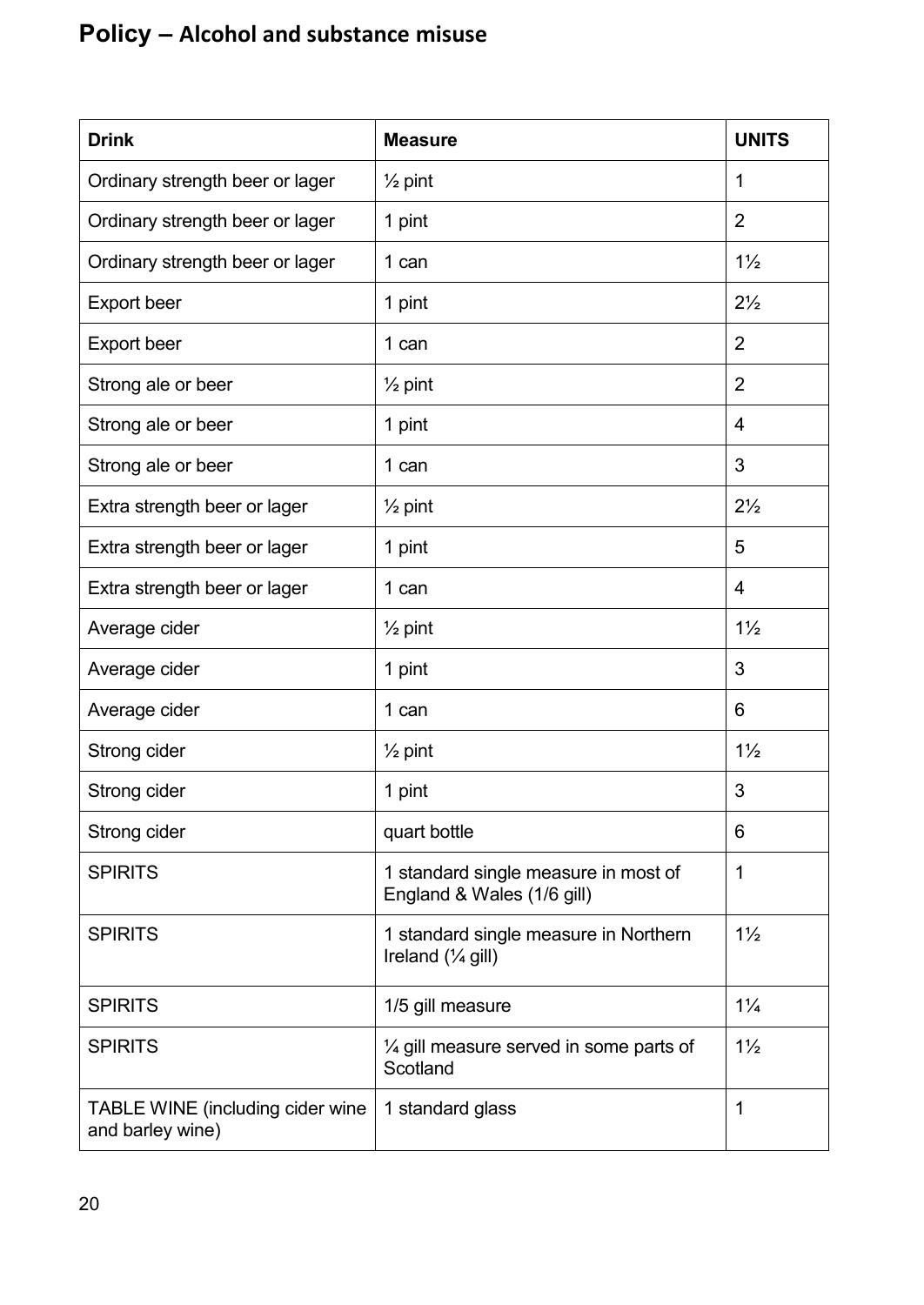| <b>Drink</b>                                          | <b>Measure</b>           | <b>UNITS</b> |
|-------------------------------------------------------|--------------------------|--------------|
| TABLE WINE (including cider wine<br>and barley wine)  | 1 bottle                 |              |
| TABLE WINE (including cider wine)<br>and barley wine) | 1 litre bottle           | 10           |
| SHERRY AND FORTIFIED WINE                             | 1 standard small measure |              |
| SHERRY AND FORTIFIED WINE                             | 1 bottle                 | 12           |

## <span id="page-20-0"></span>**Estimating the Duration of Alcohol Breakdown**

Alcohol is broken down by the body in the liver at a fairly constant rate. None of the popular 'sobering up' remedies such as drinking coffee or taking exercise make the liver work faster. On average it takes 1 hour for the body of a healthy 70kg male\* to get rid of 1 unit of alcohol. If during an evening an individual consumes 10 units of alcohol between 8 and 11pm, at a fairly constant rate, it is unlikely that they will be free from alcohol before 6am the following morning. If an individual consumes 24 units during an evening, at a fairly constant rate, it would be unlikely that he/she would be free from alcohol before 8pm the following evening.

You may estimate your total consumption on any one occasion by referring to the above table. The figure obtained by totalling up the number of units consumed will give the number of hours required to become alcohol free. If drinking takes place at a fairly constant rate, the number of hours may be added onto the time at which drinking began to estimate the time that you are likely to become alcohol free. Below are some typical examples:

\*In general the blood concentration in females reaches a higher concentration than in males for the same quantity consumed: female are therefore advised not to apply these estimates as it will take longer than these estimates to clear.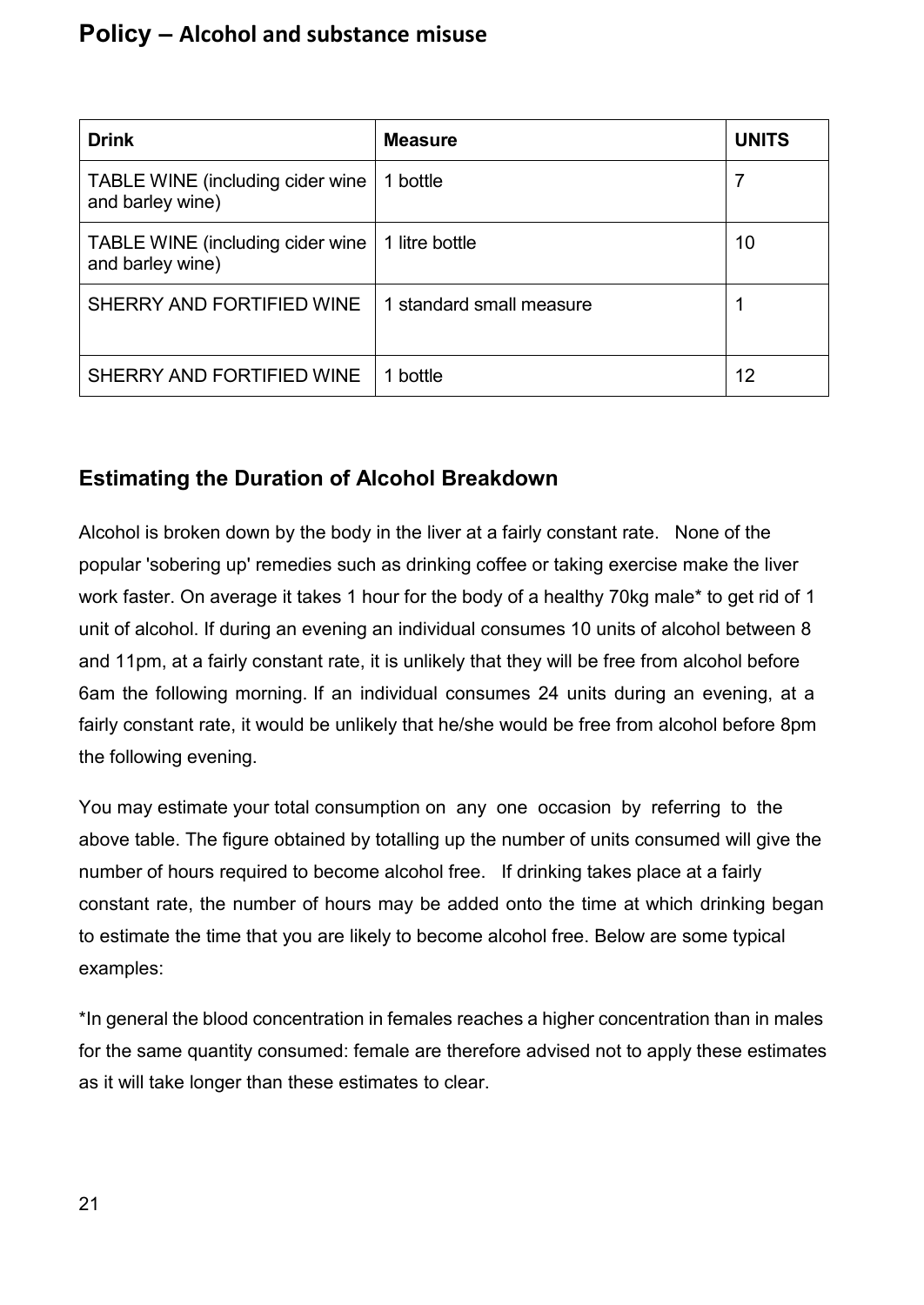| Begin drinking                                      | <b>Drinks</b><br>consumed                         | <b>Units</b>                             | Free of alcohol                                                                     |
|-----------------------------------------------------|---------------------------------------------------|------------------------------------------|-------------------------------------------------------------------------------------|
| Begin drinking at<br>8pm – finish at 12<br>midnight | 3 pints strong<br>ale or lager 1<br>double whisky | 12 units<br>2 units<br>Total 14<br>units | Average male not free from alcohol<br>before $(8pm + 14$ hours) = 10am<br>next day. |
| Begin drinking at                                   | 1 bottle of red                                   | 7 units                                  | Average male not free from alcohol                                                  |
| 7pm – finish at                                     | wine 1 double                                     | 2 units                                  | before $(7 \text{pm} + 9 \text{ hours}) = 4 \text{am next}$                         |
| 10pm                                                | brandy                                            | Total 9 unit                             | day.                                                                                |
| Begin drinking at                                   | 8 pints of                                        | 16 units                                 | Average male not free from alcohol                                                  |
| 8pm – finish at                                     | ordinary                                          |                                          | before $(8pm + 16$ hours) = 12                                                      |
| 11pm                                                | strength lager                                    |                                          | midday next day.                                                                    |
| Begin drinking at                                   | 3 pints of                                        | 6 units                                  | Average male not free from alcohol                                                  |
| 1pm – finish at                                     | ordinary                                          |                                          | before $(1pm + 6$ hours) = 7pm the                                                  |
| 2.30pm                                              | strength lager                                    |                                          | same day.                                                                           |

However, if the rate of alcohol consumption is heavier towards the end of the evening or period, then the calculation should take place from the time drinking finished. For example:

| Begin drinking at 8pm – finish at<br>11pm                                                                                    | <b>Units</b>                         | Free of alcohol                                                                     |
|------------------------------------------------------------------------------------------------------------------------------|--------------------------------------|-------------------------------------------------------------------------------------|
| Drinks consumed between 9-<br>10pm. 2 pints ordinary strength<br>beer. Drinks consumed between<br>10-11pm. 3 double whiskies | 4 units<br>6 units<br>Total 10 units | Average male not free from alcohol<br>before $(11pm + 10$ hours) = 9am<br>next day. |

It is essential to appreciate that these are estimates based on the average male. Some individuals mayget rid of alcohol a bit faster, but more importantly others may take longer than suggested by the above examples. Since it is not possible to say which individuals will take longer than average, Service membersshould allow for this aim to be free from the influence of alcohol well before the commencement of duties.

Furthermore, because of individual variation, under no circumstances whatsoever should you adopt a less cautious approach to your drinking habits because of this information – it is intended solely as a guide to avoid drinking habits that could lead to problems.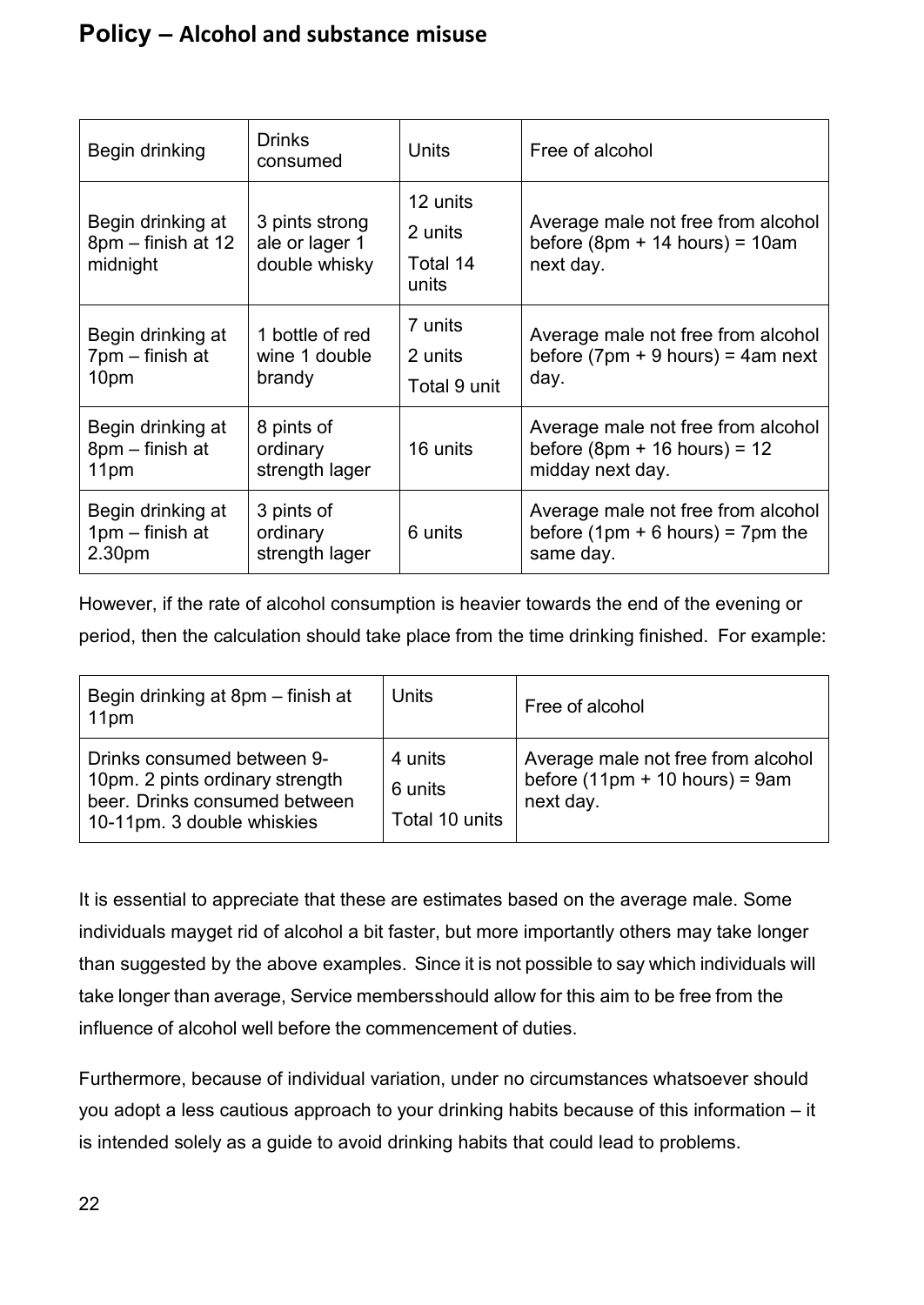Finally, for your general health and wellbeing it is important to maintain sensible drinking habits. If you would like further confidential advice you may contact any of the numbers on the Source of Help information sheet

## <span id="page-22-0"></span>**The Main Drug Laws**

The laws controlling drug use are very complicated. The Misuse of Drugs Act (1971) regulateswhat are termed controlled drugs. It divides drugs into three classes as follows:

| <b>CLASS A:</b> | These include cocaine and crack (a form of cocaine), ecstasy, heroin, LSD,<br>methadone, processed magic mushrooms and any Class B drug which is<br>injected. These are treated by law as the most dangerous. |
|-----------------|---------------------------------------------------------------------------------------------------------------------------------------------------------------------------------------------------------------|
| <b>CLASS B:</b> | These include amphetamine, barbiturates and codeine and cannabis, Legal<br>Highs (Psychoactive Substances).                                                                                                   |
| <b>CLASS C:</b> | Amphetamines, tranquilizers and anabolic steroids                                                                                                                                                             |

Offences under the Misuse of Drugs Act include:

- Possession of a controlled drug.
- Possession with intent to supply another person.
- Production, cultivation or manufacture of controlled drugs.
- Supplying another person with a controlled drug.
- Import or export of controlled drugs.
- Allowing premises, you occupy or manage to be used for the consumption of certain controlled drugs or supply or production of any controlled drug.

N.B. Certain controlled drugs such as amphetamines, barbiturates, heroin and methadone, can sometimes be obtained on prescription. In such cases their possession is not illegal.

Maximum penalties under the Misuse of Drugs Act are as follows:

| Drug         | Possession                  | Supply                                  |
|--------------|-----------------------------|-----------------------------------------|
| Class A drug | 7 years imprisonment + fine | Life imprisonment $+$ fine              |
| Class B drug | 5 years imprisonment + fine | $ 14 \rangle$ years imprisonment + fine |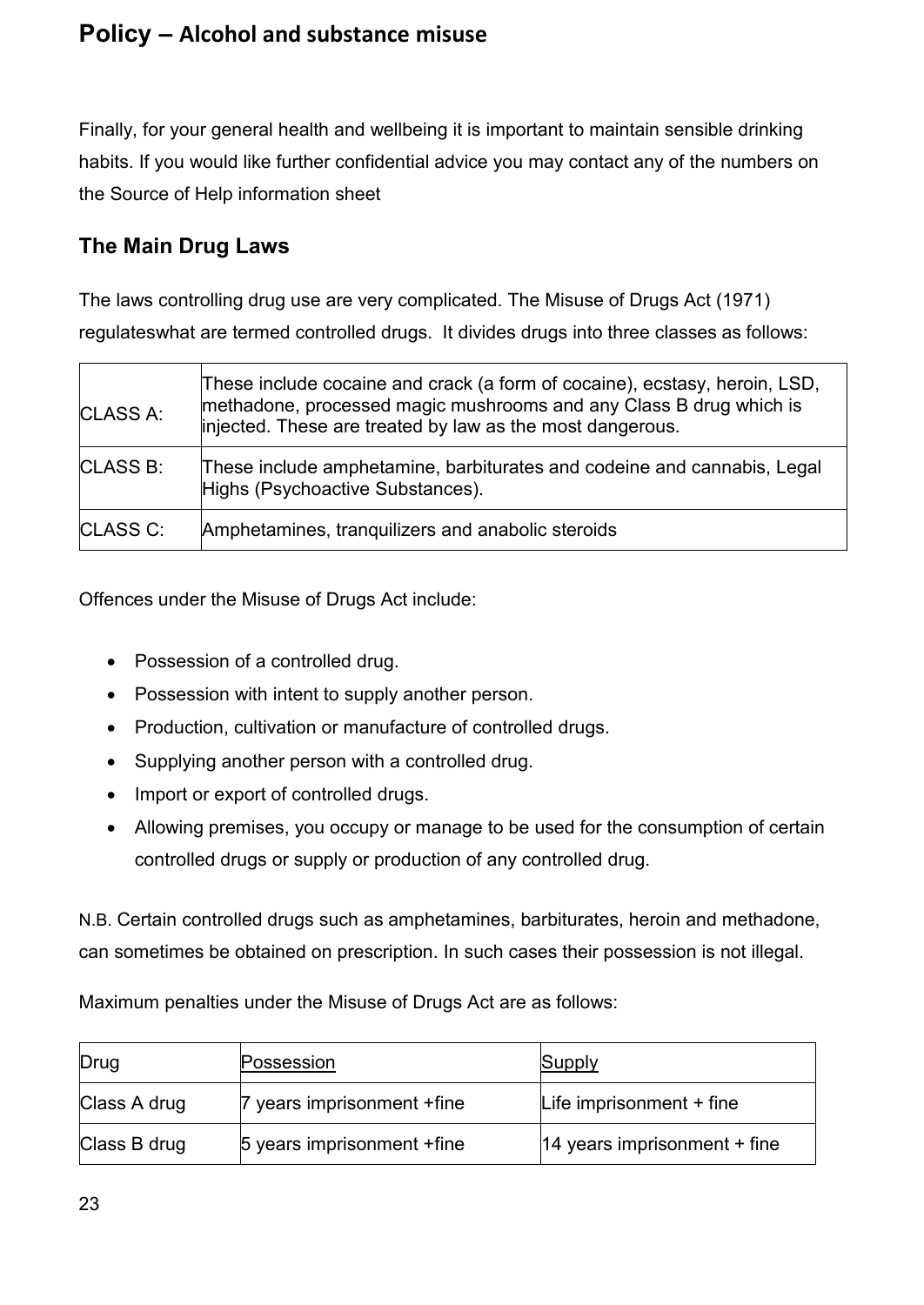| Drug         | Possession                  | Supply                                  |
|--------------|-----------------------------|-----------------------------------------|
| Class C drug | 2 years imprisonment + fine | $ 14 \rangle$ years imprisonment + fine |

The law is even more complicated by the fact that some drugs are covered by other laws, are not covered at all or treated in an exceptional way under the Misuse of Drugs Act.

#### Alcohol

It is an offence for a vendor to knowingly sell alcohol to an under 18 year old. A 14 year old can go into a pub alone but not consume alcohol. A 16 year old can buy and consume beer or port cider (but not spirits) in a pub if having a meal in an area set aside for this purpose. In some cities there

are by-laws restricting drinking alcohol on the streets at any age.

Magic Mushrooms are not illegal to possess or eat in their raw state. It can be an offence to process them by drying and storing them, making them into a tea or infusion or cooking with them.

Poppers (liquid gold, amyl or butyl nitrite) are not currently illegal to possess, buy or sell. They are often sold in joke and sex shops but also in some pubs, clubs and tobacconists. However, recent legal cases under the Medicines Act may change this situation making it illegal to supply certain forms of poppers.

Solvents (aerosols, gases, glues) are not illegal to possess, use or buy at any age. In England and Wales, it is an offence for a shopkeeper to sell them to any under 18 year old if they know they are to be used for intoxicating purposes.

Steroids are not illegal to possess or use without a prescription. It is an offence, under the Medicines Act, to sell or supply them to another person.

Tobacco - it is not an offence for people of any age to use cigarettes or other tobacco products. It is an offence for a vendor to sell tobacco products to someone they know is under 16 years old.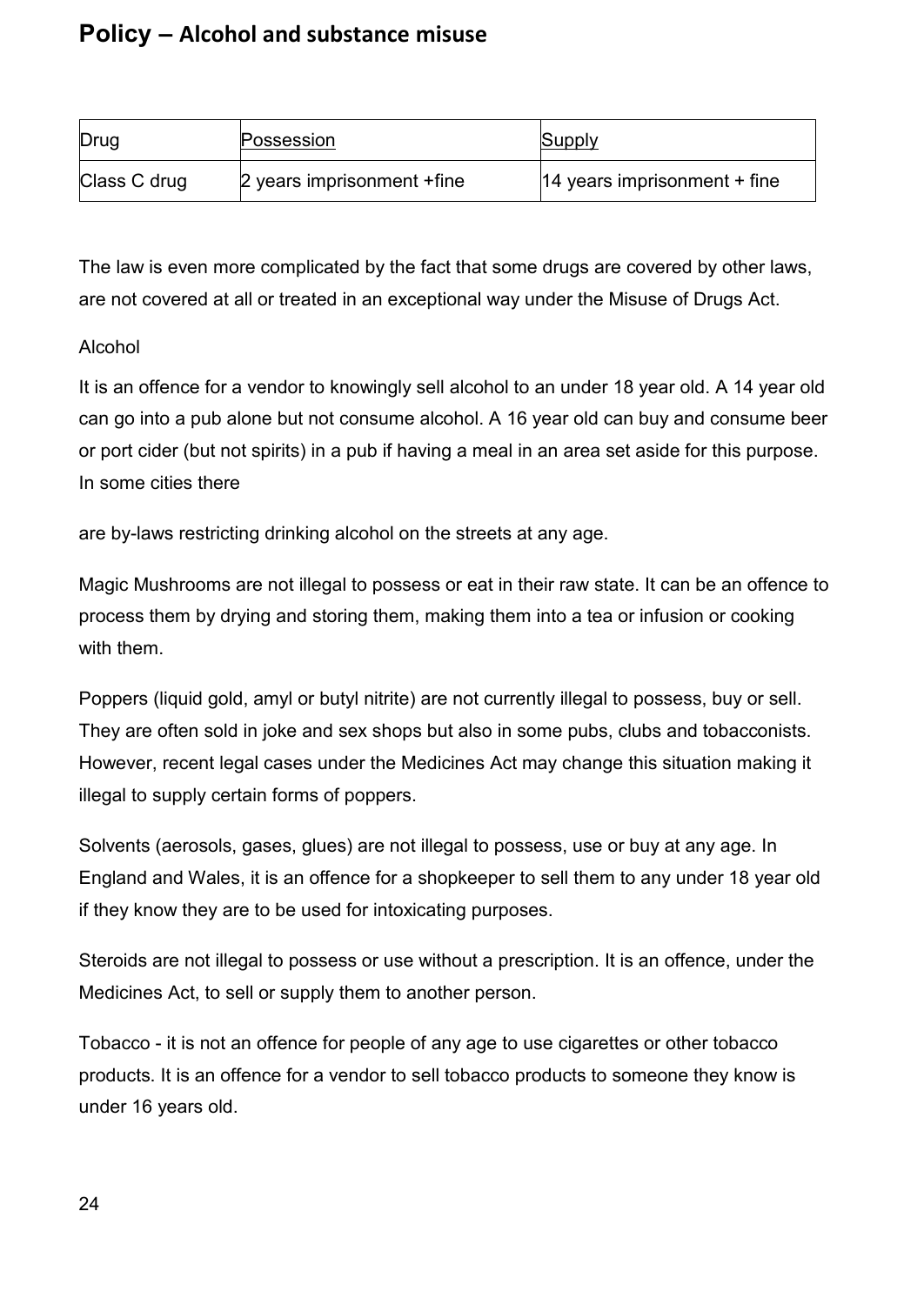Most Tranquilizers (Librium, Valium.) are not illegal to possess or use without a prescription. It is an offence to sell or supply them to another person. It is illegal to be in possession of Temazepam (a tranquilliser that is sometimes prepared for injection) without a doctor's prescription.

# <span id="page-24-0"></span>**Sources of Help**

| Contact                                                                                                                                             |
|-----------------------------------------------------------------------------------------------------------------------------------------------------|
| Tel: 020 3817 9410                                                                                                                                  |
| https://www.adfam.org.uk/ email:<br>admin@adfam.org.uk                                                                                              |
| On twitter, Facebook, LinkedIn and<br>Instagram                                                                                                     |
| https://www.alcoholconcern.org.uk/                                                                                                                  |
| P ages/Category/alcohol-concern-<br>Cymru                                                                                                           |
| email:<br>contact@alcoholconcern.org.uk                                                                                                             |
| Tel: 0800 9177 650                                                                                                                                  |
| https://www.alcoholics-<br>anonymous.org.uk/contact email:<br>help@aamail.org                                                                       |
| Tel: 0800 800 500                                                                                                                                   |
| Email: help@nspcc.org.uk                                                                                                                            |
| Tel: 03444 77 20 20 - Advice line<br>The Citizens Advice service helps people resolve their <sup>https://www.citizensadvice.org.uk/w</sup><br>ales/ |
|                                                                                                                                                     |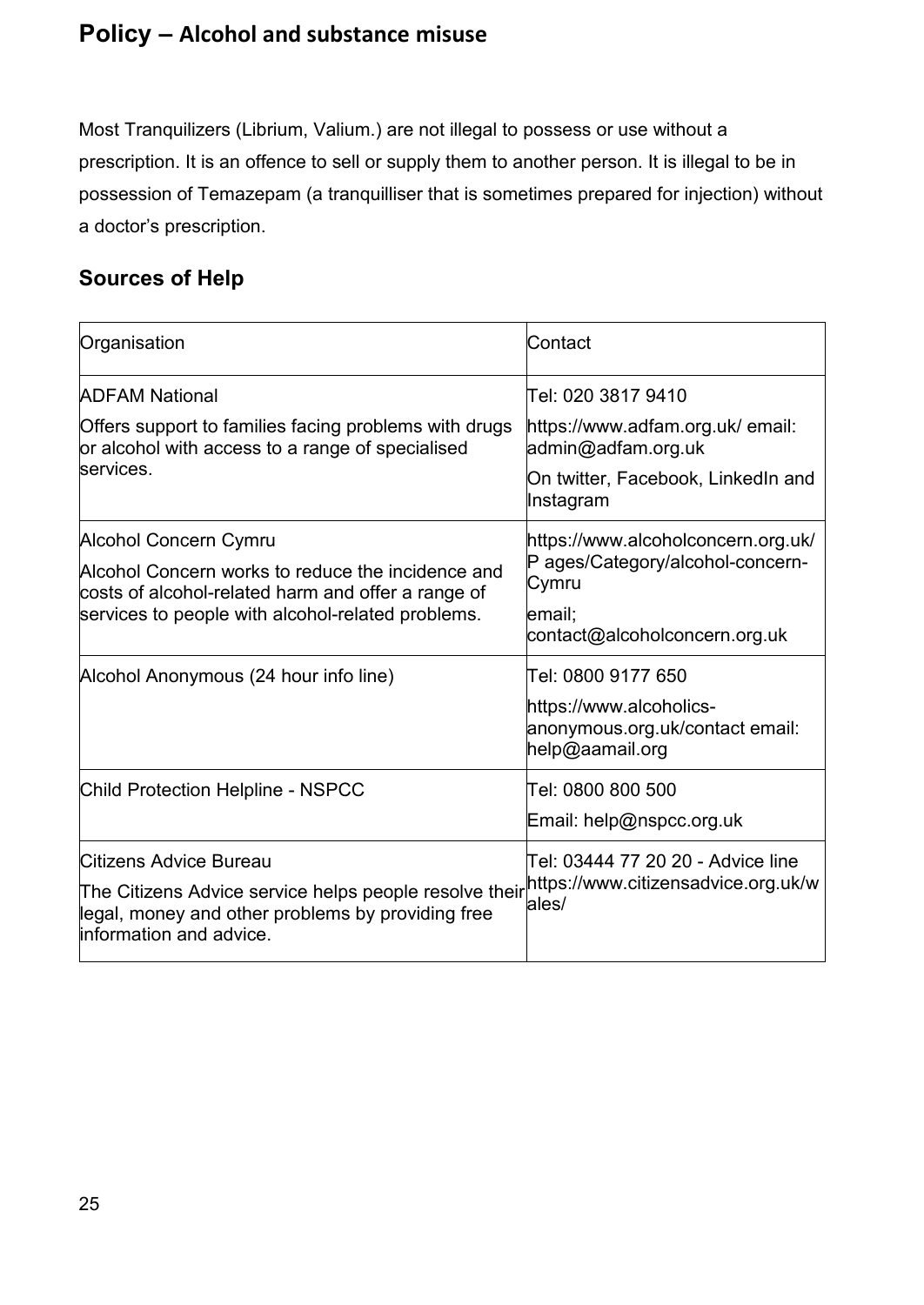| Organisation                                                                                                                                                                                                                                                                                                     | Contact                                                                                            |
|------------------------------------------------------------------------------------------------------------------------------------------------------------------------------------------------------------------------------------------------------------------------------------------------------------------|----------------------------------------------------------------------------------------------------|
| <b>CAIS</b>                                                                                                                                                                                                                                                                                                      |                                                                                                    |
| Head Office: 12 Trinity Square, Llandudno, LL302R                                                                                                                                                                                                                                                                | Tel: 01492 872014                                                                                  |
| DAWN Centre, 35-37 Princes Drive, Colwyn Bay,<br>LL29 8PD                                                                                                                                                                                                                                                        | Tel: 01492 523692                                                                                  |
| CAIS offer Alcohol and Drug Counselling for people<br>concerned about their own drinking or drug taking, or<br>about the habits of others close to them. CAIS offer a<br>range of services including self-help manuals, home<br>and inpatient detoxification services, group work and<br>residential facilities. | http://www.cais.co.uk/                                                                             |
| Denbighshire County Council Confidential Counselling Occupational Health:<br>Offered through the Occupational Health Department                                                                                                                                                                                  | Tel: 01824 712522 or 01824<br>712532                                                               |
| <b>Community Drug and Alcohol Service</b>                                                                                                                                                                                                                                                                        | lTel:                                                                                              |
| Community Nurses, Counsellors and Social Workers<br>providing support, counselling, advice, detox, and<br>other help and information on needle and syringe<br>exchange.                                                                                                                                          | Rhyl: 01745 338868<br>01248 351829<br>Bangor:<br>Wrexham: 01978 261125<br>Deeside:<br>01244 831798 |
| North Denbighshire Domestic Abuse Service Ltd                                                                                                                                                                                                                                                                    | Tel: 01745 337104                                                                                  |
| Drugs Helpline                                                                                                                                                                                                                                                                                                   | Tel: 0800 776600                                                                                   |
| <b>Drinkline</b><br>Offers help to problem drinkers, or those concerned<br>about a problem drinker by means of a telephone<br>network.                                                                                                                                                                           | Tel: 0300 123 1110                                                                                 |
| <b>G M B Union</b>                                                                                                                                                                                                                                                                                               | Tel: 01492 535313                                                                                  |
| <b>MIND</b>                                                                                                                                                                                                                                                                                                      | Tel: 01745 812461                                                                                  |
| Offers support to people with experience of mental<br>distress.                                                                                                                                                                                                                                                  |                                                                                                    |
| National HIV / AIDS Helpline                                                                                                                                                                                                                                                                                     | Tel: 0800 567123                                                                                   |
|                                                                                                                                                                                                                                                                                                                  | Tel: 0800 3711311                                                                                  |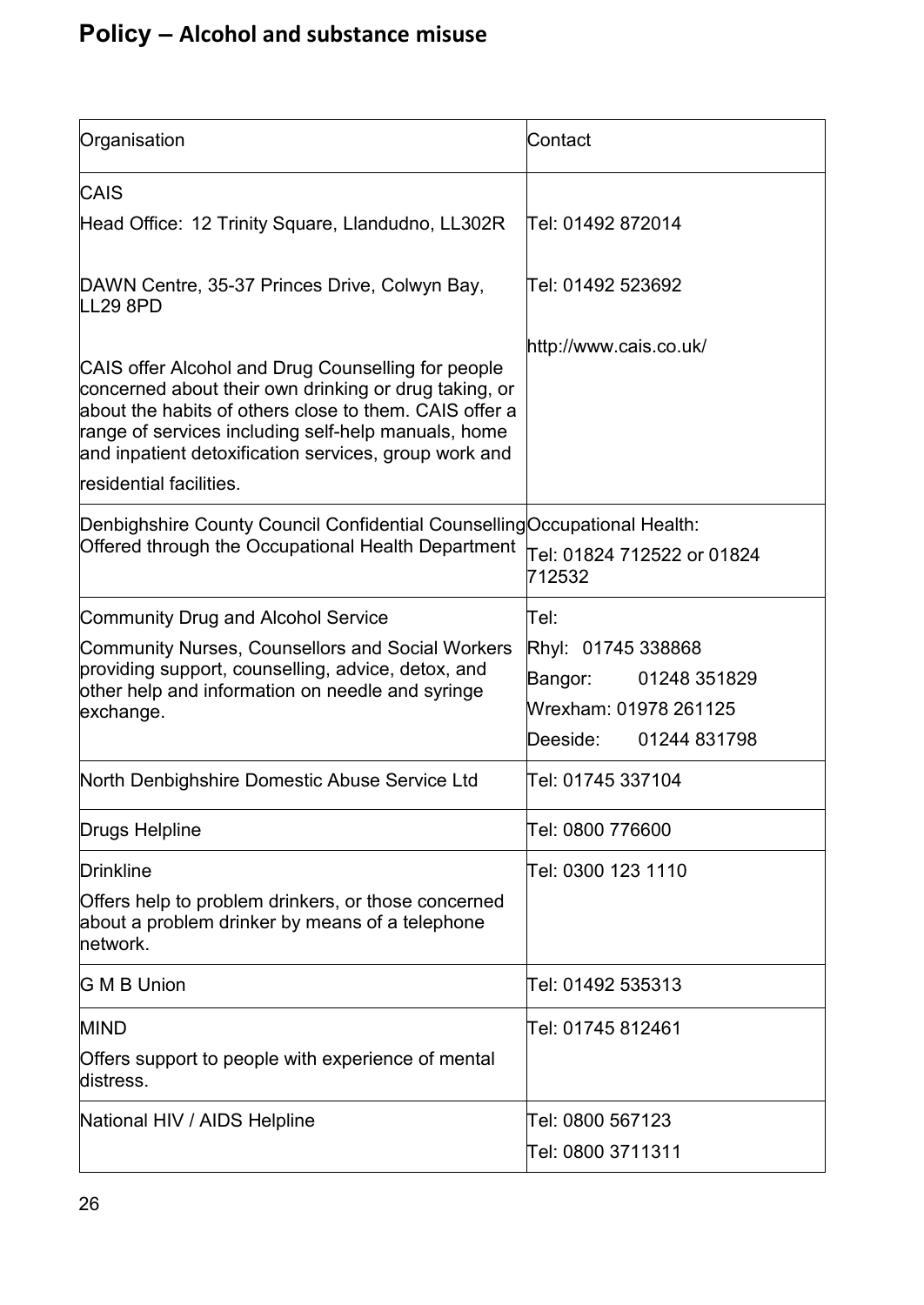| Organisation                                                                                                                                                                                                                                                                         | Contact                                                                                                                                                               |
|--------------------------------------------------------------------------------------------------------------------------------------------------------------------------------------------------------------------------------------------------------------------------------------|-----------------------------------------------------------------------------------------------------------------------------------------------------------------------|
| National Public Health Service for Wales<br>This body brings together the public health resources<br>of the five former health authorities in Wales and<br>offers: Employees Training and Development, Advice<br>and Consultancy, Help with Policy Formulation,<br>Information, etc. | lTel: 01443 824160                                                                                                                                                    |
| Needle Syringe Exchange Gwynedd<br><b>Rhyl Chester Wrexham</b>                                                                                                                                                                                                                       | Tel: 01248 351829<br>Tel: 01745 338868<br>Tel: 01244 344999<br>Tel: 01978 313904                                                                                      |
| <b>NHS Direct</b>                                                                                                                                                                                                                                                                    | Tel: 0845 46 47 or 111                                                                                                                                                |
| <b>North Wales Police</b>                                                                                                                                                                                                                                                            | Tel: 0300 330 0101 or 101                                                                                                                                             |
| Rape/Abuse Line (Men and Women)                                                                                                                                                                                                                                                      | Tel: 0808 800 0123                                                                                                                                                    |
| Relate                                                                                                                                                                                                                                                                               | Tel: 01492 533920                                                                                                                                                     |
| Resolve<br><b>Advice on Solvent Abuse</b>                                                                                                                                                                                                                                            | Tel: 0808 800 2345                                                                                                                                                    |
| Samaritans                                                                                                                                                                                                                                                                           | Tel: 116 123                                                                                                                                                          |
| The Samaritans offer confidential and emotional<br>support to all                                                                                                                                                                                                                    | Email: jo@samaritans.org<br>https://www.samaritans.org/how-<br>we- can-help-you/contact-<br>us?gclid=EAIaIQobChMI2c-<br>z3czz3AIVjrvtCh1KHQ11EAAYASA<br>B EgLi9PD_BwE |
| <b>Shelter</b>                                                                                                                                                                                                                                                                       | Tel: 0345 075 5005                                                                                                                                                    |
| For advice on housing                                                                                                                                                                                                                                                                | https://sheltercymru.org.uk/contact-<br>us/                                                                                                                           |
| Unite the Union                                                                                                                                                                                                                                                                      | Tel: 01352 733611                                                                                                                                                     |
| Unison                                                                                                                                                                                                                                                                               | Tel: 01492 543682                                                                                                                                                     |
| Women's Aid                                                                                                                                                                                                                                                                          | Tel: 0845 702 3468                                                                                                                                                    |
|                                                                                                                                                                                                                                                                                      |                                                                                                                                                                       |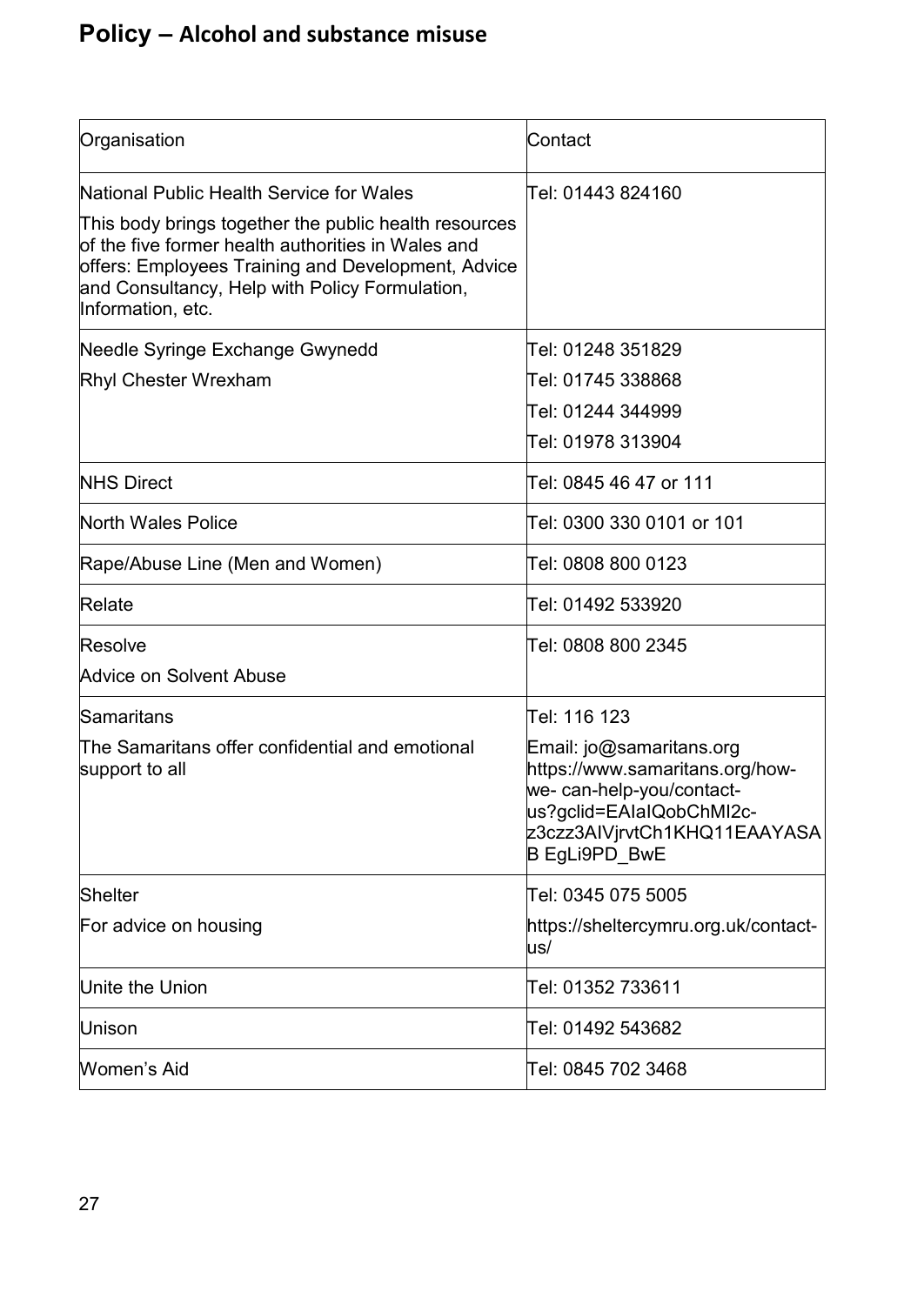# <span id="page-27-0"></span>**Frequently Asked Questions**

A member of staff has come into work and is suffering from the effects of drinking the night before, does this fall under this policy?

It is not acceptable for employees to report for work suffering from the after effects of consumingalcohol or illegal substances. In the first instances you should speak to the member of staff, andinform them that this is unacceptable and should not happen again. Should this persistently occur then the manager should refer to the Alcohol and Substance Misuse Policy.

How do I check whether an employee has regular Friday and Monday absence?

You can run a report off the iTrent system to establish whether an employee has frequent Monday/Friday absence. For guidance as to how to run this report, please see guidance available on the Denbighshire website under the employee tab, iTrent guidance.

Am I allowed to have an alcoholic drink at lunchtime?

No. Denbighshire employees are not permitted to consume alcohol during any breaks unless they have agreed with their line manager that they will not be returning to work.

Is it permitted to consume alcohol when on a business lunch?

No. It is not permitted for employees to consume alcohol when entertaining consumers or clientsduring normal working hours (including lunch times).

Does this policy cover drugs which are prescribed by a doctor or taken for medical reasons? No, it is understood that some medication may hinder a person's ability to perform certain tasks

/ work duties safely. Individuals should seek medical advice from their GP or Occupational Healthwhen starting this type of medication.

What should I do if a member of my staff turns up drunk to work?

You should send the person home, ensuring that they do not use their own vehicle and ask themto return the following day.

28